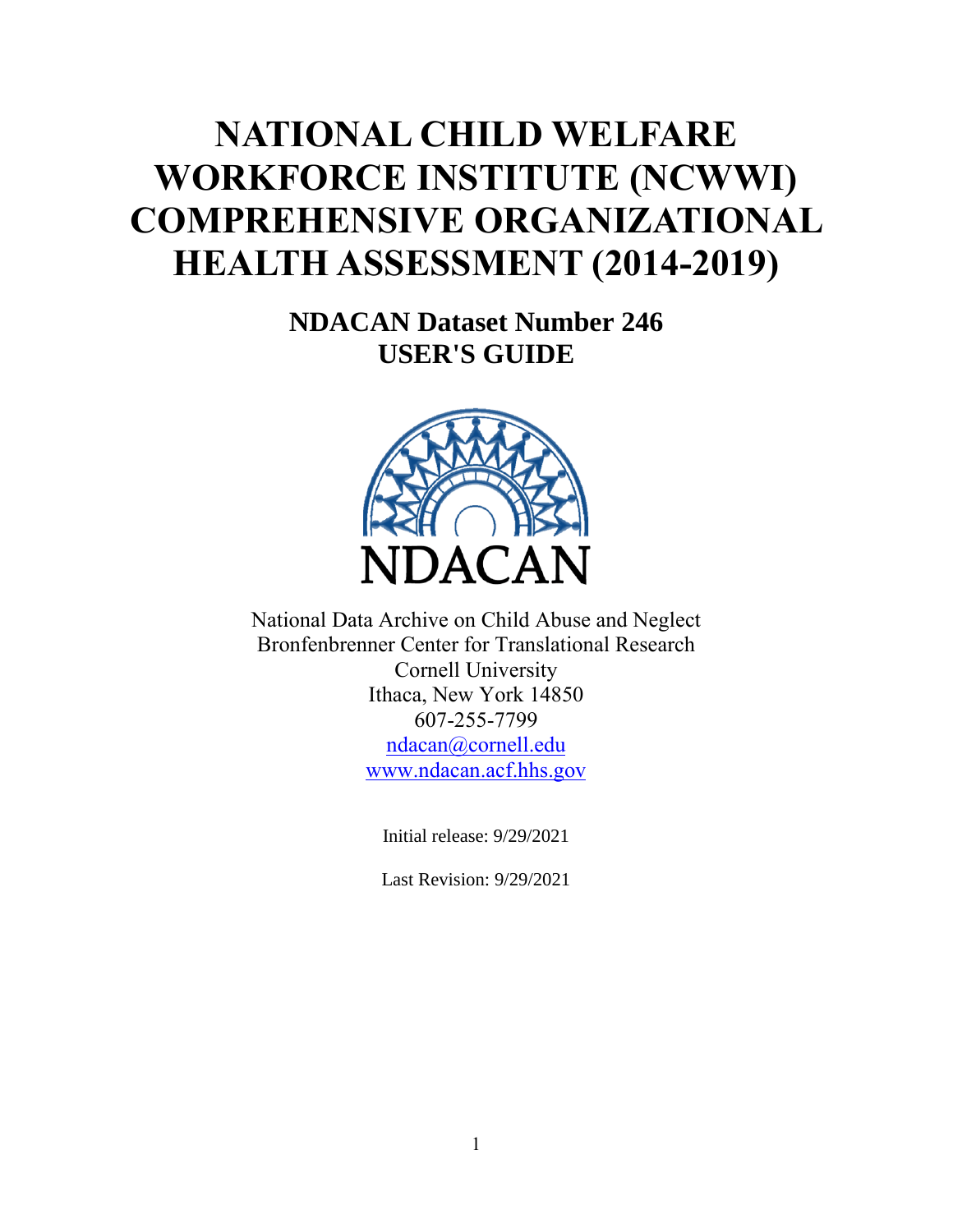## <span id="page-1-0"></span>**National Child Welfare Workforce Institute Comprehensive Organizational Health Assessment**

#### **DATA COLLECTED BY**

Robin Leake, PhD Butler Institute for Families University of Denver

Shauna L. Rienks, PhD Butler Institute for Families University of Denver

Anna de Guzman, M.A. Butler Institute for Families University of Denver

Amy S. He, PhD Butler Institute for Families University of Denver

Mary Jo Stahlschmidt, PhD Butler Institute for Families University of Denver

#### **FUNDED BY**

<span id="page-1-3"></span><span id="page-1-2"></span><span id="page-1-1"></span>U.S. Department of Health and Human Services (DHHS), Administration for Children and Families (ACF), Children's Bureau (CB)

#### **DISTRIBUTED BY**

National Data Archive on Child Abuse and Neglect

## **USER'S GUIDE WRITTEN BY**

Holly M. Larrabee, MSHP National Data Archive on Child Abuse and Neglect in collaboration with Mary Jo Stahlschmidt, PhD, Butler Institute for Families, University of Denver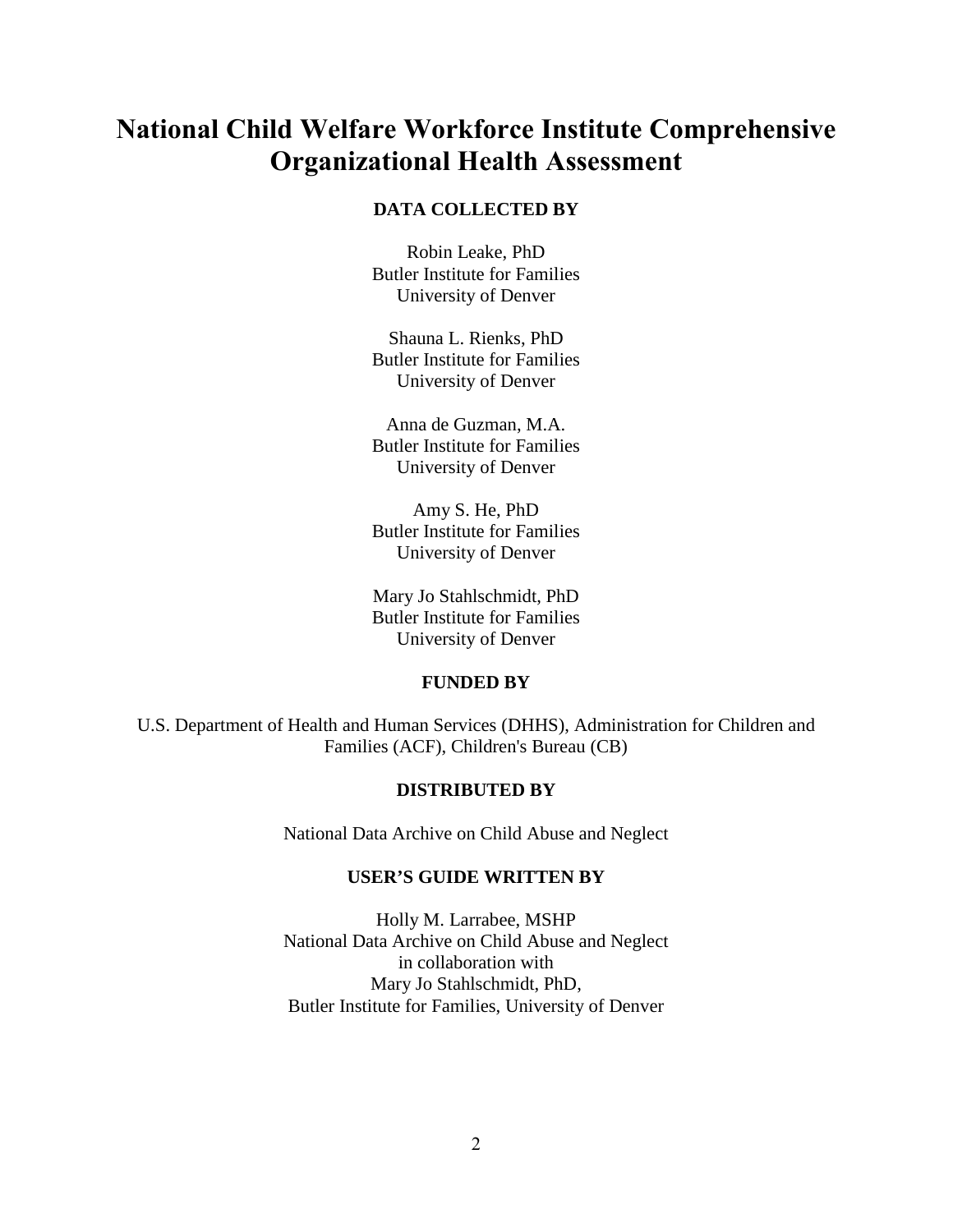## **©2021 National Data Archive on Child Abuse and Neglect**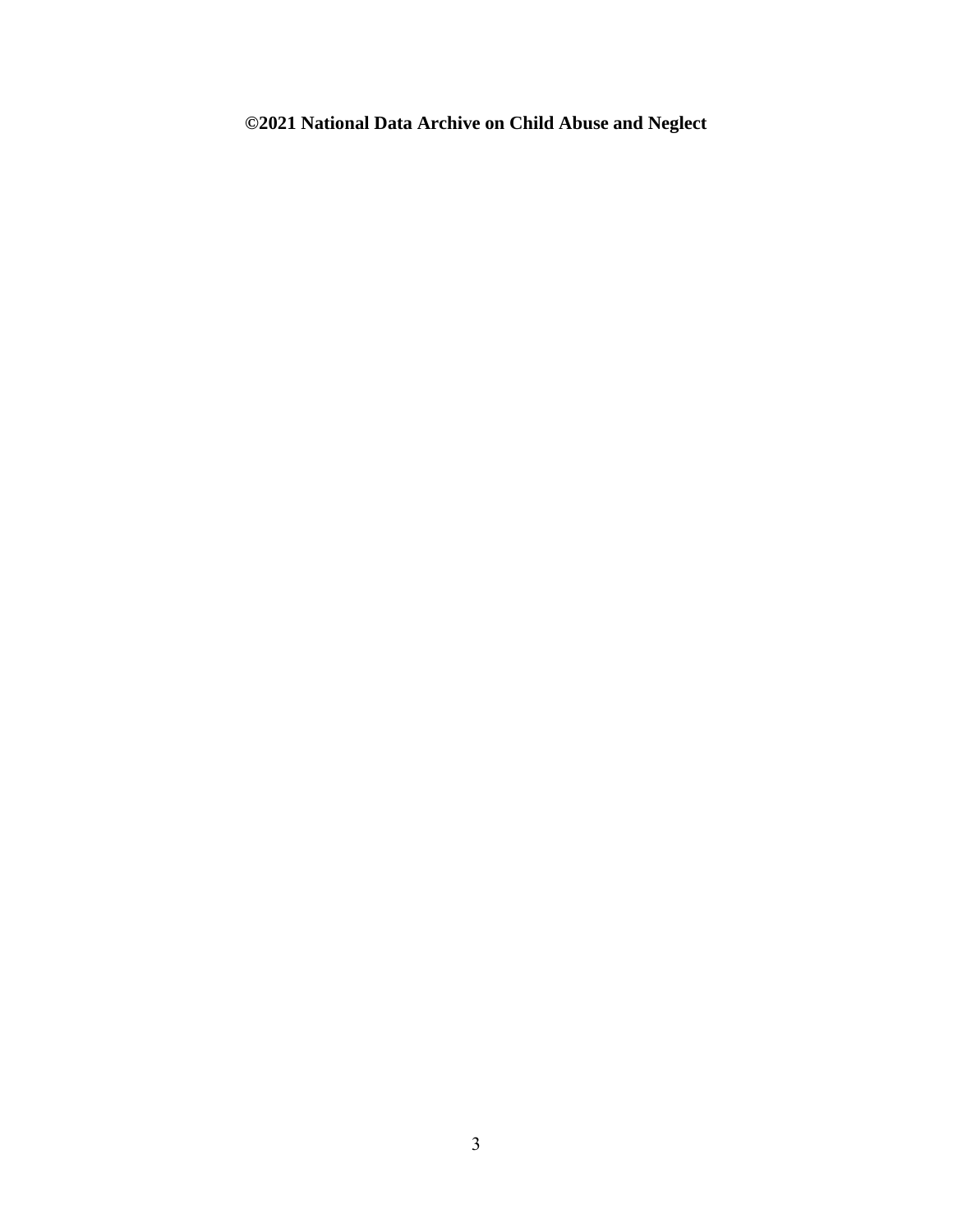## **Table of Contents**

| NATIONAL CHILD WELFARE WORKFORCE INSTITUTE (NCWWI) COMPREHENSIVE |  |
|------------------------------------------------------------------|--|
|                                                                  |  |
|                                                                  |  |
|                                                                  |  |
|                                                                  |  |
|                                                                  |  |
|                                                                  |  |
|                                                                  |  |
|                                                                  |  |
|                                                                  |  |
|                                                                  |  |
|                                                                  |  |
|                                                                  |  |
|                                                                  |  |
|                                                                  |  |
|                                                                  |  |
|                                                                  |  |
|                                                                  |  |
|                                                                  |  |
|                                                                  |  |
|                                                                  |  |
|                                                                  |  |
|                                                                  |  |
|                                                                  |  |
|                                                                  |  |
|                                                                  |  |
|                                                                  |  |
|                                                                  |  |
|                                                                  |  |
|                                                                  |  |
|                                                                  |  |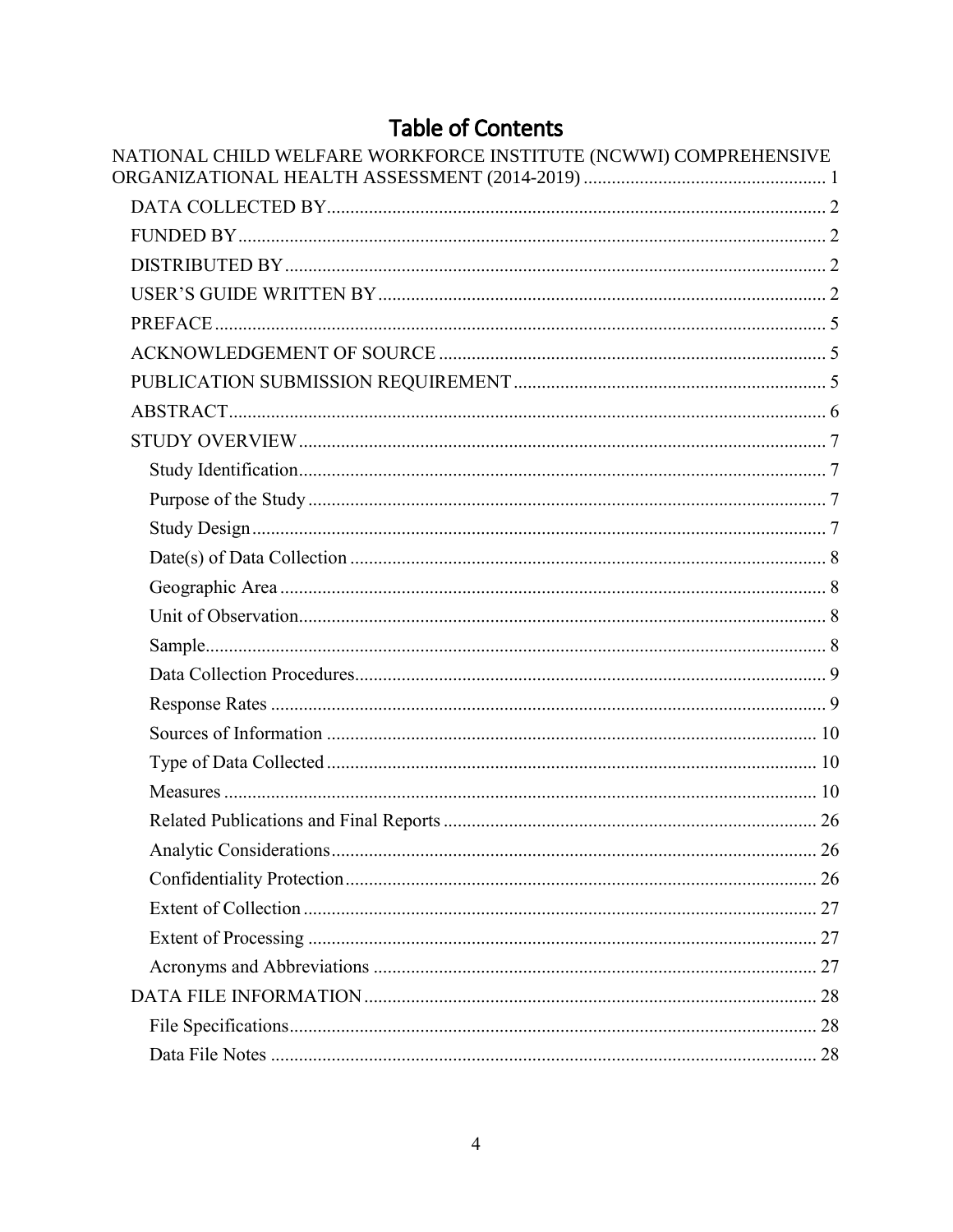## **PREFACE**

<span id="page-4-0"></span>The data for *National Child Welfare Workforce Institute Comprehensive Organizational Health Assessment* have been given to the National Data Archive on Child Abuse and Neglect (NDACAN) for public distribution by Robin Leake, Shauna L Rienks, Anna de Guzman, Amy S He and Mary Jo Stahlschmidt. Funding for the project was provided by U.S. Department of Health and Human Services (DHHS), Administration for Children and Families (ACF), Children's Bureau (CB) (Award Number(s): 90CT0145/02).

## **ACKNOWLEDGEMENT OF SOURCE**

<span id="page-4-1"></span>Authors should acknowledge the National Data Archive on Child Abuse and Neglect (NDACAN) and the original collector(s) of the data when publishing manuscripts that use data provided by the Archive. Users of these data are urged to follow some adaptation of the statement below.

The data used in this publication were made available by the National Data Archive on Child Abuse and Neglect, Cornell University, Ithaca, NY, and have been used with permission. Data from *National Child Welfare Workforce Institute Comprehensive Organizational Health Assessment* were originally collected by: Robin Leake, Shauna L Rienks, Anna de Guzman, Amy S He and Mary Jo Stahlschmidt. Funding for the project was provided by U.S. Department of Health and Human Services (DHHS), Administration for Children and Families (ACF), Children's Bureau (CB) (Award Number(s): 90CT0145/02). The collector(s) of the original data, the funder(s), NDACAN, Cornell University and their agents or employees bear no responsibility for the analyses or interpretations presented here.

The bibliographic citation for this data collection is:

Leake, R., Rienks, S.L., de Guzman, A., He, A.S., & Stahlschmidt, M.J. (2021). *National Child Welfare Workforce Institute Comprehensive Organizational Health Assessment* [Dataset]. Doi: https://doi.org/10.34681/qfeh-dg67

## **PUBLICATION SUBMISSION REQUIREMENT**

<span id="page-4-2"></span>In accordance with the terms of the *Data License* for this dataset, users of these data are required to notify the National Data Archive on Child Abuse and Neglect of any published work or report based wholly or in part on these data. A copy of any completed manuscript, thesis abstract, or reprint should be emailed to [NDACANsupport@cornell.edu](mailto:ndacansupport@cornell.edu) . Such copies will be used to provide our funding agency with essential information about the use of NDACAN resources and to facilitate the exchange of information about research activities among data users and contributors.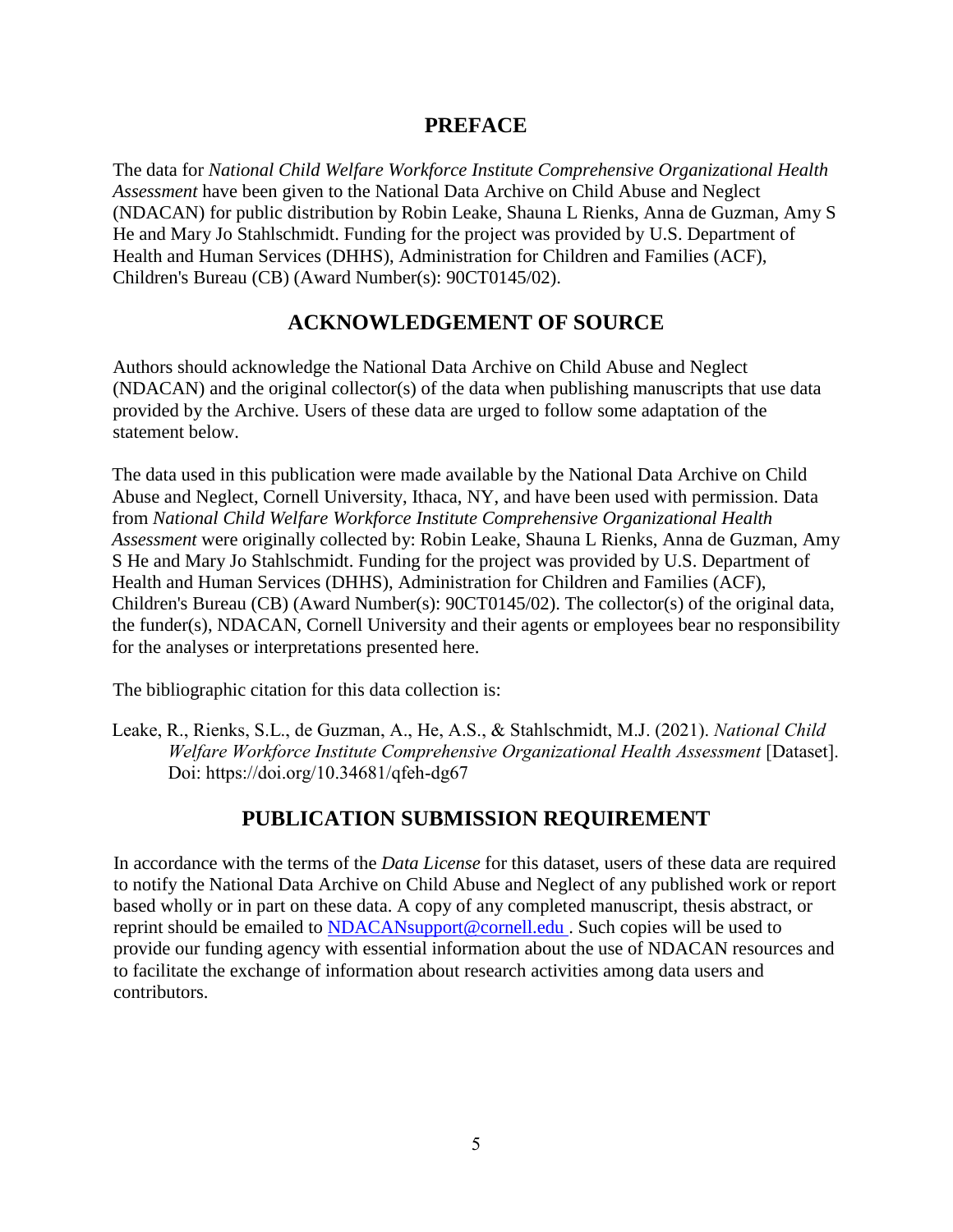## **ABSTRACT**

<span id="page-5-0"></span>The growing complexities of child welfare work require the skills of a high-performing and effective workforce that not only has the competencies to do this difficult work, but the resiliency to thrive in a high-pressure agency environment. The National Child Welfare Workforce Institute (NCWWI) is funded by the Children's Bureau to increase child welfare practice effectiveness through workforce systems development, organizational interventions, and change leadership. The data archived here come from the NCWWI Workforce Excellence (WE) initiative. As part of the initiative, child welfare staff from three sites completed a baseline and follow-up Comprehensive Organizational Health Assessment (COHA) to identify critical workforce strengths and challenges. The first site included a county-administered public child welfare system in a large, urban metropolitan area. The other two sites were state-administered public child welfare systems in two Midwestern states.

Baseline assessments contained approximately 307 items, though the number of items displayed to respondents depended on skip logic, which was based on position and whether the respondent worked directly with families. Between July 2014 and July 2015, 2,832 participants completed the baseline COHA survey. At follow-up (approximately three years later), three measures from the baseline COHA were dropped and four new measures were added. Follow-up assessments contained approximately 340 items, and the number of items displayed to respondents depended on the same skip logic used in the baseline assessment. Between November 2017 and February 2019, 2,912 participants completed the follow-up assessment. A total of 1,034 participants completed both assessments. Items in the baseline and follow-up COHA covered individuallevel factors (burnout, coping strategies, exposure to violence, intent to stay, job satisfaction, job stress, secondary trauma, self-efficacy, and time pressure), unit-level factors (peer support, supervision, professional sharing/support, team cohesion, and shared vision), organization-level factors (inclusivity, leadership, learning culture, organizational climate, organizational bias, physical environment, professional development and preparation for work, readiness for change, and workplace prejudice and discrimination) and community-level factors (public perceptions of child welfare, inter-professional collaboration, and community resources).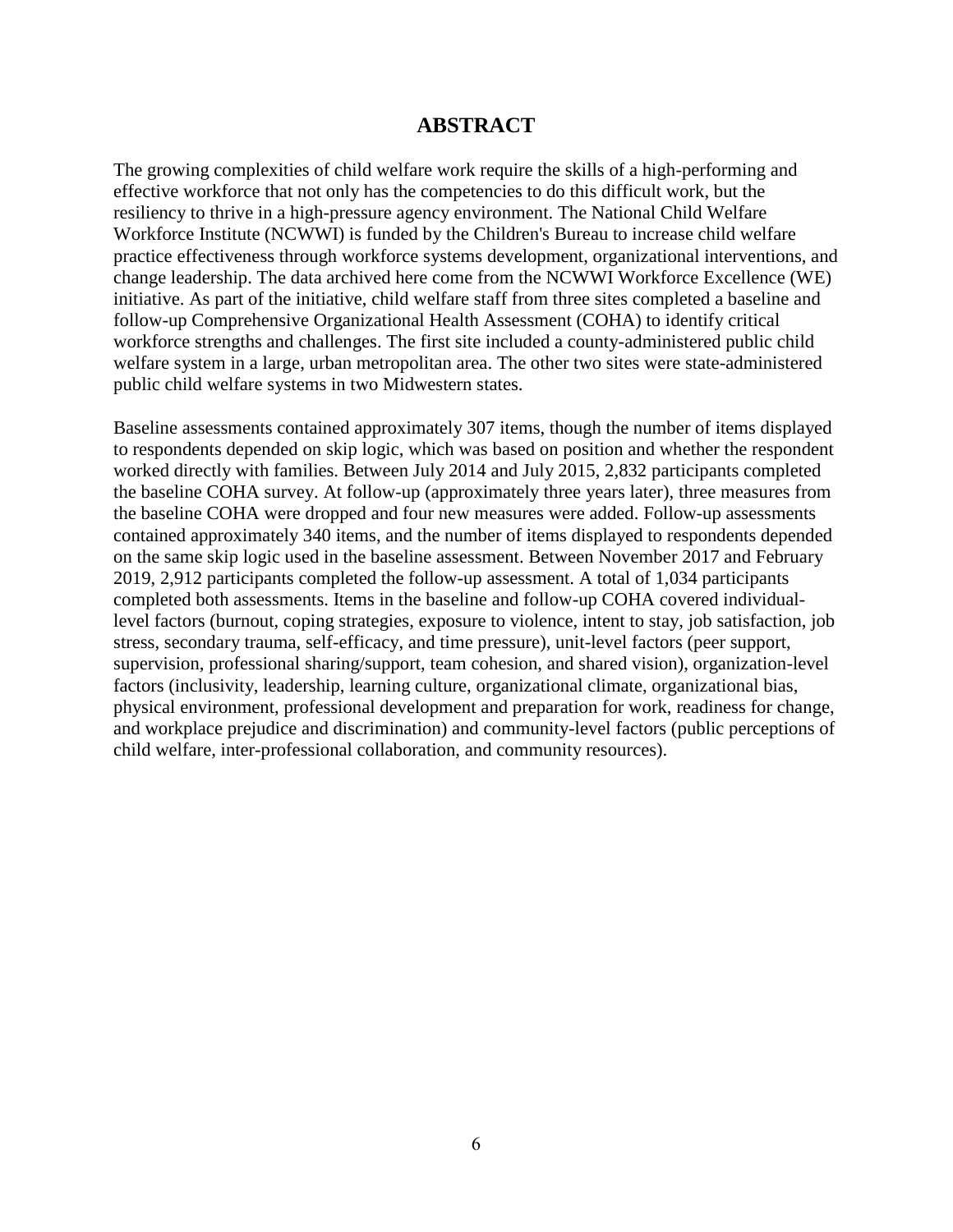## **STUDY OVERVIEW**

#### <span id="page-6-1"></span><span id="page-6-0"></span>**Study Identification**

*National Child Welfare Workforce Institute Comprehensive Organizational Health Assessment*

#### **Investigator(s):**

Robin Leake, PhD Butler Institute for Families University of Denver

Shauna L. Rienks, PhD Butler Institute for Families University of Denver

Anna de Guzman, M.A. Butler Institute for Families University of Denver

Amy S. He, PhD Butler Institute for Families University of Denver

Mary Jo Stahlschmidt, PhD Butler Institute for Families University of Denver

## **Funded By:**

U.S. Department of Health and Human Services (DHHS), Administration for Children and Families (ACF), Children's Bureau (CB)

**Award Number(s):** 90CT0145/02

## <span id="page-6-2"></span>**Purpose of the Study**

The purpose of the Comprehensive Organizational Health Assessment was to identify critical workforce strengths and challenges. The first site included a county-administered public child welfare system in a large, urban metropolitan area. The other two sites were state-administered public child welfare systems in two Midwestern states.

#### <span id="page-6-3"></span>**Study Design**

The study from which these data are drawn used pre-test/post-test design. In preparation for an initiative to improve child welfare workforce health and functioning, the COHA baseline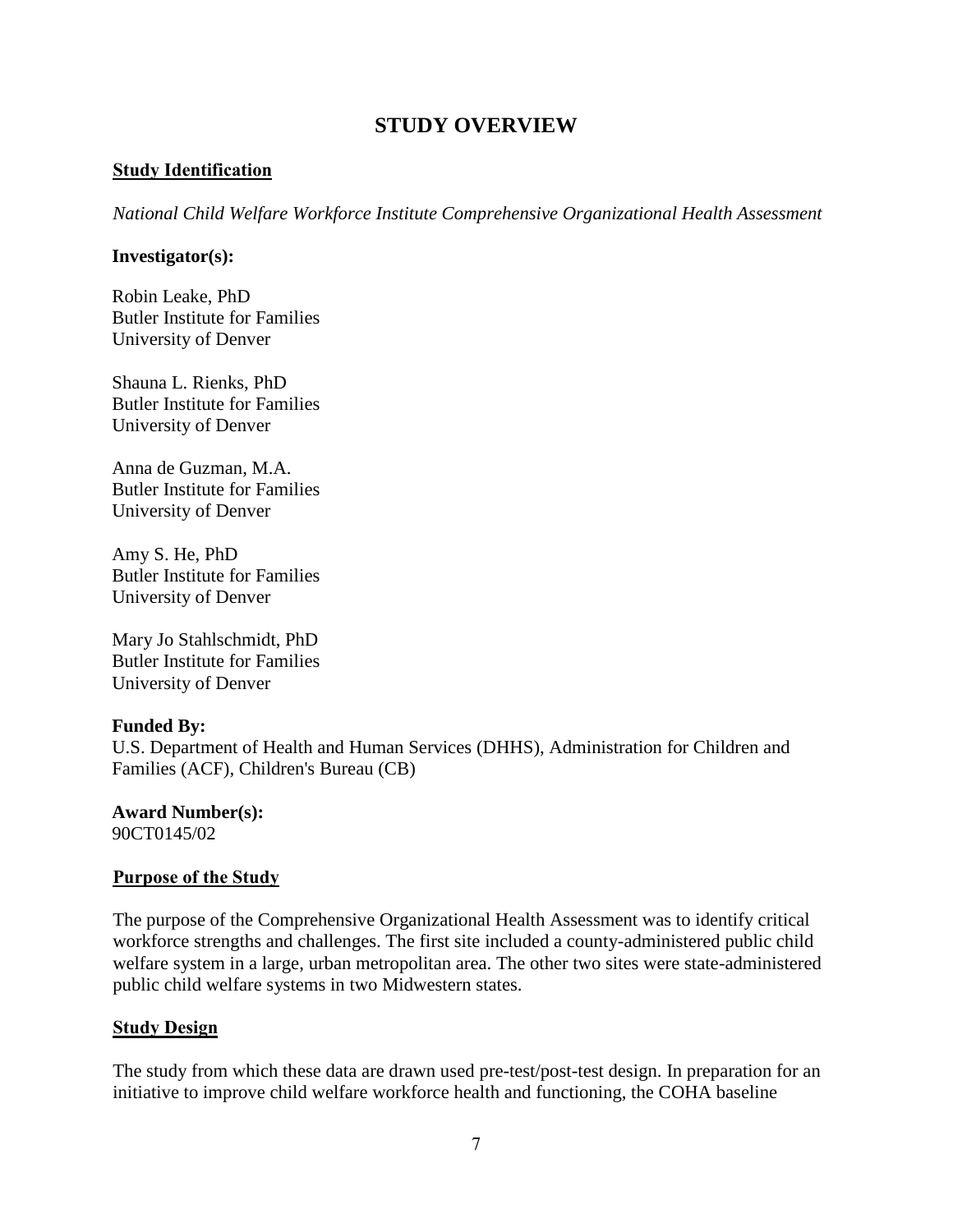assessment was administered across three sites (one urban county-administered child welfare agency and two Midwestern, state-administered child welfare agencies, here renamed Site A, Site B, and Site C to protect participant anonymity) to identify critical workforce strengths and challenges. Data from the baseline assessments were used to advance and integrate multiple complimentary change initiatives to address identified challenges. The COHA measured individual-level factors (burnout, coping strategies, exposure to violence, intent to stay, job satisfaction, job stress, secondary trauma, self-efficacy, job satisfaction, intent to stay, secondary trauma, burnout, coping skills, and time pressure), unit-level factors (peer support, supervision, professional sharing/support, team cohesion, and shared vision), organization-level factors (inclusivity, leadership, learning culture, psychological organizational climate, leadership, organizational bias, physical environment, professional development and preparation for work, inclusivity, readiness for change, and workplace prejudice and discrimination) and communitylevel factors (public perceptions of child welfare, inter-professional collaboration, and community resources). Targeted change initiatives were then implemented. Approximately 3-3.5 years after baseline administration, a follow-up COHA was administered to participants at the same sites to examine changes in organizational health and functioning.

#### <span id="page-7-0"></span>**Date(s) of Data Collection**

July 2014 - January 2019

#### <span id="page-7-1"></span>**Geographic Area**

The geographic areas to which the data are relevant: public child welfare systems in one westcoast, urban county-administered child welfare agency and two Midwestern, state-administered child welfare agencies.

#### <span id="page-7-2"></span>**Unit of Observation**

Individual employees in public child welfare systems from the participating agencies in one west-coast, urban county-administered child welfare agency and two Midwestern, stateadministered child welfare agencies.

#### <span id="page-7-3"></span>**Sample**

The inclusion criterion for this assessment was that participants must have been employed in one of the public child welfare agencies that were part of the National Child Welfare Workforce Institute Workforce Excellence project. Only those participants who agreed to have their data used for research purposes are included in this sample. The population of inference was public child welfare staff including caseworkers, supervisors, managers, directors, and others such as clerical staff, resource developers, and those working in adoptions. Participants completed baseline and follow-up administrations of the Comprehensive Organizational Health Assessment (COHA). The baseline COHA was completed by 2,832 participants and the follow-up COHA was completed by 2,912; 1,034 completed both. At both administrations, participants had worked in child welfare an average of just over four and a half years. At baseline, roughly 75% indicated that they worked directly with children and families while about 78% of follow-up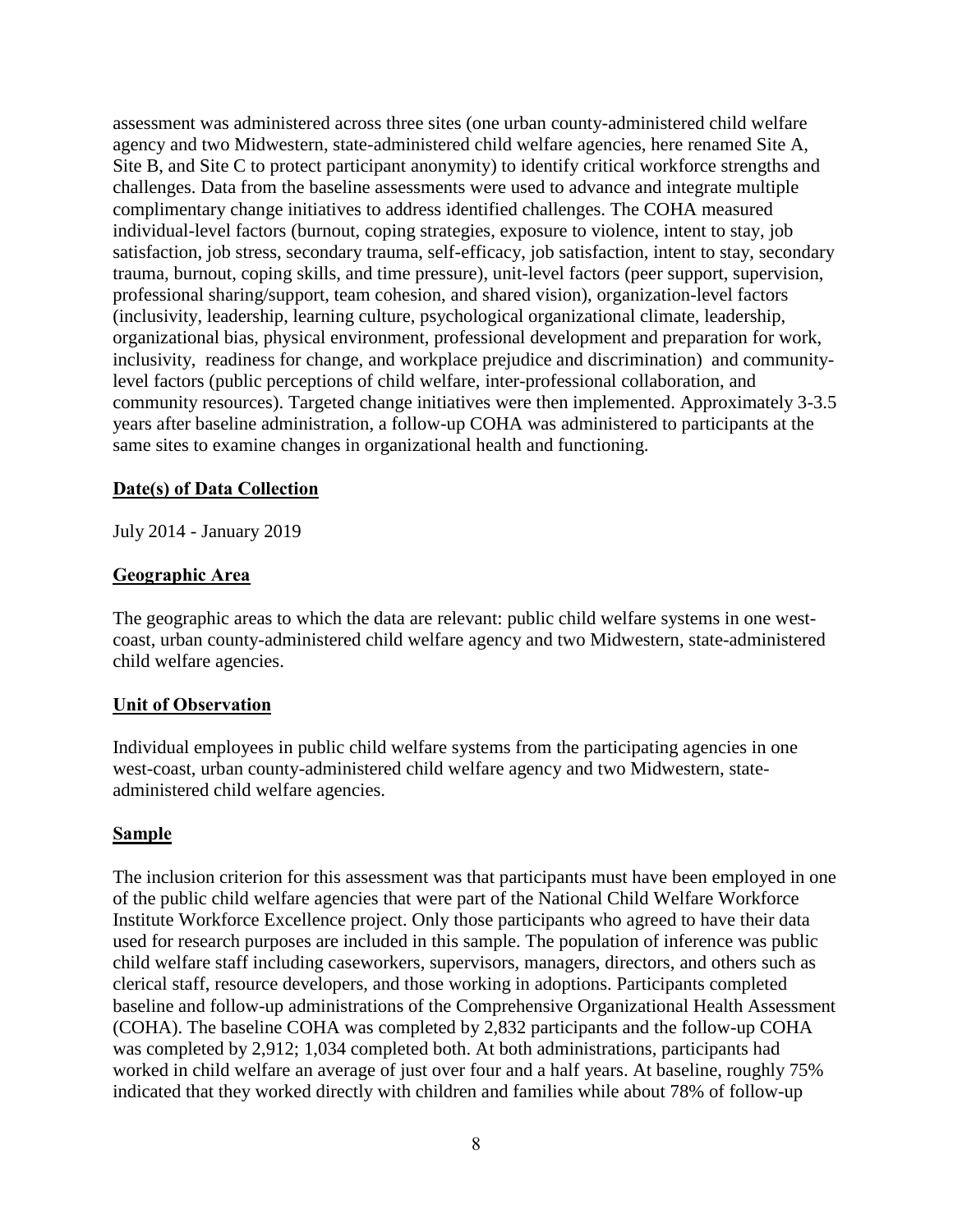respondents reported working with families. Other sample characteristics can be found in the table below.

| Characteristic                            |                                     | <b>Baseline</b><br>$(N=2,832)$ | <b>Follow-up</b><br>$(N=2,912)$ |
|-------------------------------------------|-------------------------------------|--------------------------------|---------------------------------|
|                                           | Caseworker                          | $1,995(70.4\%)$                | $1,979(68.0\%)$                 |
|                                           | Supervisor                          | 493 (17.4%)                    | 490 (16.8%)                     |
| <b>Position</b>                           | Manager/Director/Deputy<br>Director | 194 (6.9%)                     | $122(4.2\%)$                    |
|                                           | Other                               | $150(5.3\%)$                   | 321 (11.0%)                     |
|                                           | High school diploma                 | $9(0.3\%)$                     | 74 (2.9%)                       |
|                                           | Associates degree                   | 11 $(0.4\%)$                   | $36(1.5\%)$                     |
| <b>Highest Education</b><br><b>Degree</b> | Bachelor's degree                   | $1,870(71.1\%)$                | $1,730(68.7\%)$                 |
|                                           | Master's degree                     | 653 (24.8%)                    | 595 (23.6%)                     |
|                                           | Other                               | 88 (3.3%)                      | 83 (3.3%)                       |
| <b>Has BSW or MSW</b>                     |                                     | 665 (25.3%)                    | 604(23.9)                       |
|                                           | Female                              | 2,250 (85.7%)                  | $2,133(84.6\%)$                 |
| Gender                                    | Male                                | 374 (14.3%)                    | 353 (14.0%)                     |
|                                           | Prefer not to say                   | $0(0\%)$                       | $36(1.4\%)$                     |
|                                           | <b>Black or African American</b>    | 325 (12.4%)                    | 299 (11.9%)                     |
| <b>Race/Ethnicity</b>                     | White or Caucasian                  | $2,100(80.2\%)$                | $1,955(78.0\%)$                 |
|                                           | Other                               | 193 (7.4%)                     | $252(10.1\%)$                   |

Description of the NCWWI COHA Sample

## <span id="page-8-0"></span>**Data Collection Procedures**

Data for the baseline and follow-up COHAs were collected via online surveys through Qualtrics Research Suite. Child welfare staff were sent an email that contained their unique link to the online survey. Each participant was provided with the option to participate or not and those who chose to participate were then asked if they agreed to have their data used for research purposes. Following initial survey administration, three reminder emails were sent at weekly intervals to encourage participation. All responses were kept confidential by researchers, and individuals' identifying information was replaced with ID numbers so as not to link back to the staff member.

## <span id="page-8-1"></span>**Response Rates**

Baseline: 4,250 staff members were invited to participate, 2,976 responded (70%) and 2,884 (68%) agreed to have their data used for research purposes. Fifty-two of these cases were from a small private agency and were deleted from the archival dataset to protect confidentiality. Follow-up: 5,623 staff members were invited to participate, 3,125 (56%) responded and 2,969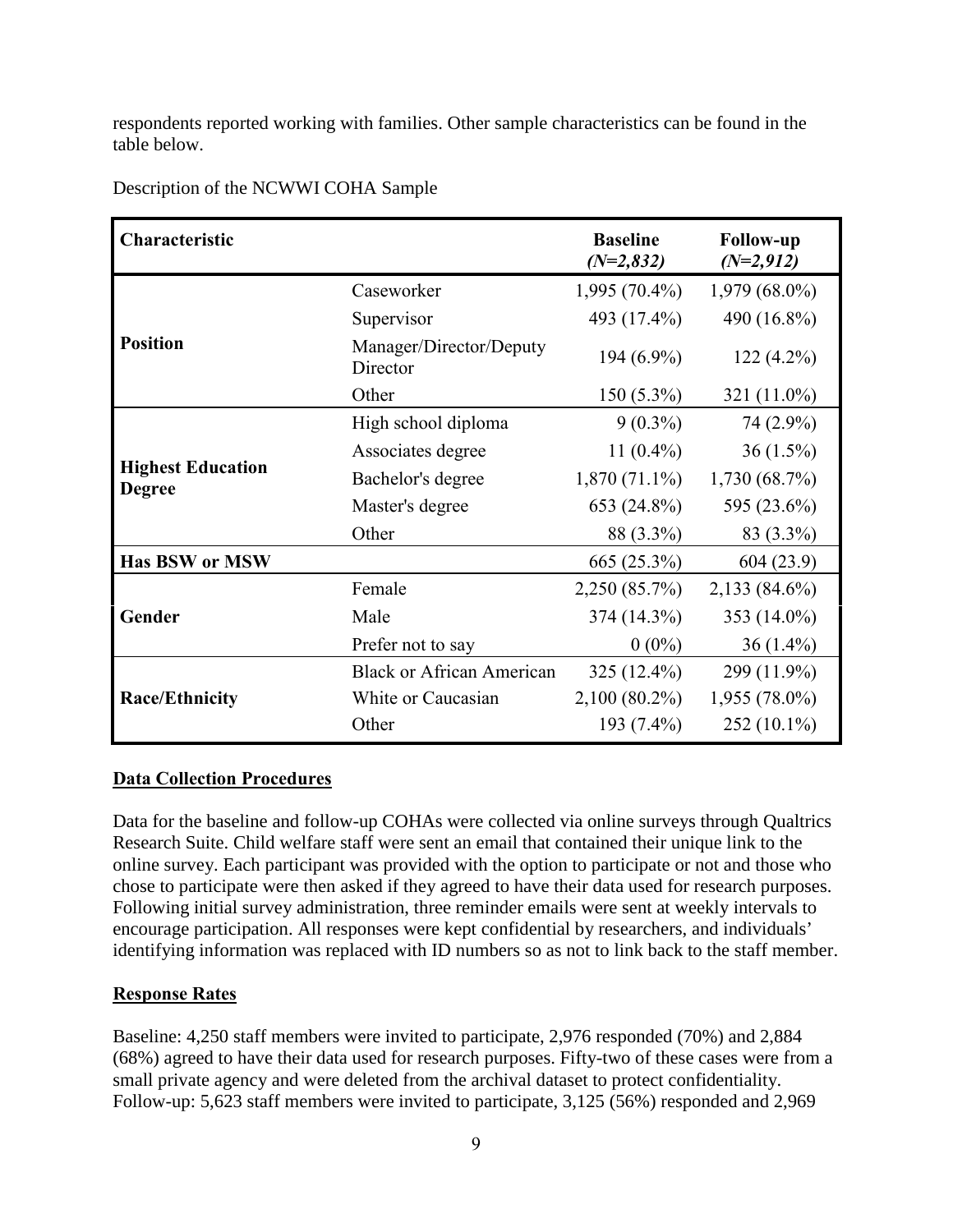(53%) agreed to have their data used for research purposes. Fifty-four of these cases were from a small private agency and were deleted from the archival dataset to protect confidentiality. Three additional cases were deleted based on gender to protect confidentiality. The sample sizes, means, and standard deviations reported below were calculated for respondents who answered 75% or more of the items on any given measure.

## <span id="page-9-0"></span>**Sources of Information**

Data were collected through the National Child Welfare Workforce Institute Comprehensive Organizational Health Assessment survey administered to employees in the public child welfare system.

## <span id="page-9-1"></span>**Type of Data Collected**

Survey

## <span id="page-9-2"></span>**Measures**

## *Community Resources*

This scale measures staff satisfaction with relationships with community providers and the extent to which families have access to community resources, such as: prevention services, substance abuse intervention, mental health services, and domestic violence intervention, and services related to housing, transportation, and basic needs. The follow-up COHA added four items to assess satisfaction with services for post-adoption, foster parents, affordable childcare, and language interpretation. It used a 5-point agreement scale and "N/A" option.

```
Baseline:
n = 2378M(SD) = 3.47(0.70)\alpha = .86
```
Follow-up: *n*= 2243 *M(SD)*= 3.55(0.68)  $\alpha = .90$ 

Butler Institute for Families (2009). *Community Resources [unpublished measure]*. Denver, CO: University of Denver.

## *Copenhagen Burnout Inventory*

Caseworkers, supervisors, and other staff who worked directly with children and families completed the Copenhagen Burnout Inventory (CBI). The scale's developers recommend coding each item on a scale from 0-100 and taking the mean for the total scale. Means greater than 50 generally reflect relatively high levels of burnout symptoms. The measure uses a 5-point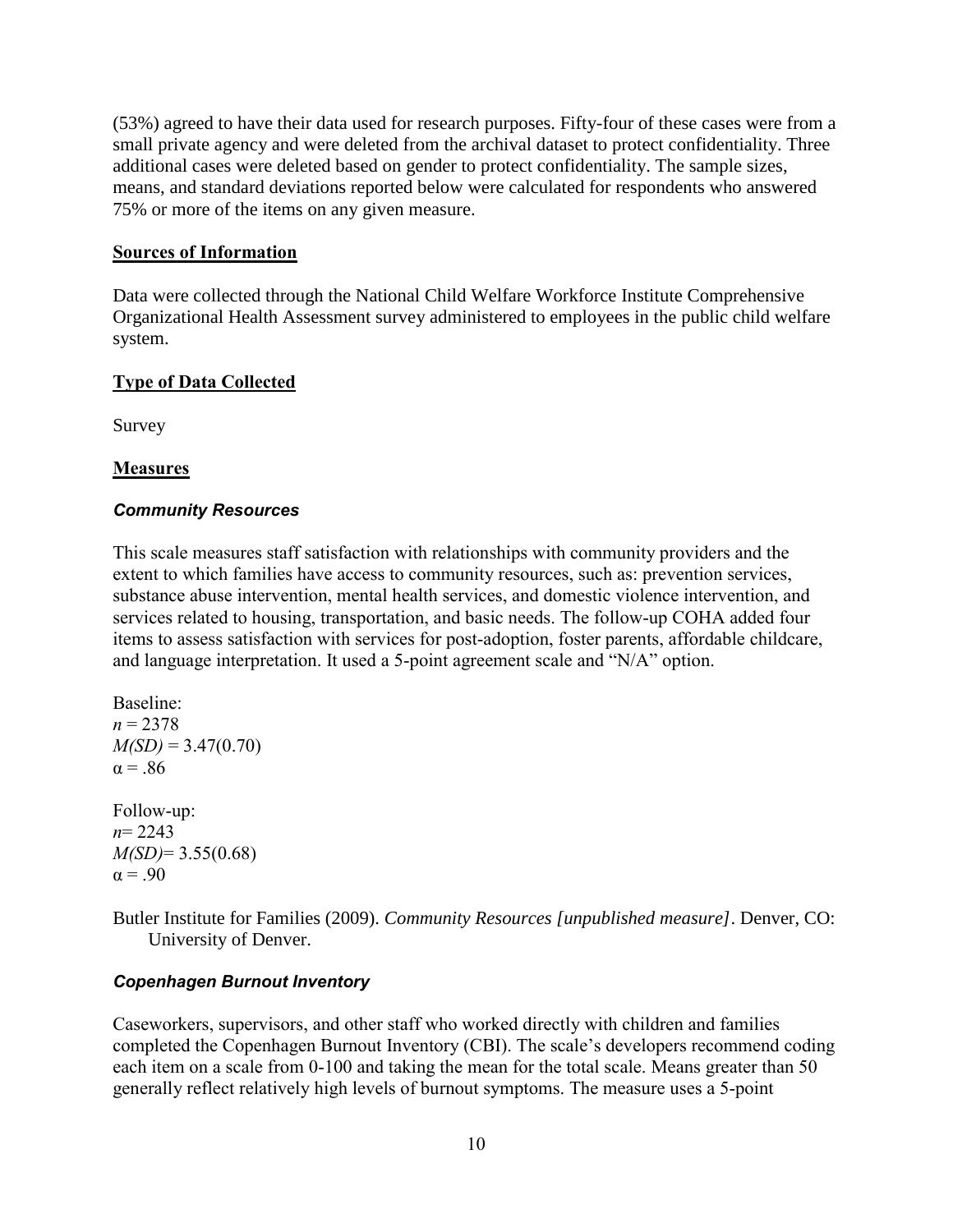frequency scale with N/A option to capture CW staff's experience with symptoms of physical and psychological exhaustion. For this study, we used two distinct scales at both baseline and follow-up: client-related burnout (six items) and work-related burnout (7 items).

Baseline Client-Related *N*= 2196 *M(SD)*= 41.42(19.80) α: .89 Baseline Work-Related  $n = 2251$ *M(SD)* 56.44(21.63)  $\alpha = .90$ Follow-up Client-Related Follow-up Work-Related

 $n = 205$  $M(SD) = 41.34(19.31)$  $\alpha = .88$ 

 $n = 2553$  $M(SD) = 50.03(21.54)$  $\alpha = .91$ 

Kristensen, T. S., Borritz, M., Villadsen, E., & Christensen, K. B. (2005). The Copenhagen Burnout Inventory: A new tool for the assessment of burnout. *Work & Stress*, *19*(3), 192- 207. doi: <https://doi.org/10.1080/02678370500297720>

## *Coping Strategies*

The coping scale was administered to supervisors and caseworkers and measures their use of coping strategies to prevent burnout and/or secondary trauma. The scale consists of 15 items. It used a 5-point frequency scale with "N/A" option.

Baseline:  $n = 1600$  $M(SD) = 3.28(0.80)$  $\alpha = .80$ Follow-up:

 $n = 1656$  $M(SD) = 3.30(0.79)$  $\alpha = .89$ 

Butler Institute for Families (2009). *Coping Strategies [unpublished measure]*. Denver, CO: University of Denver.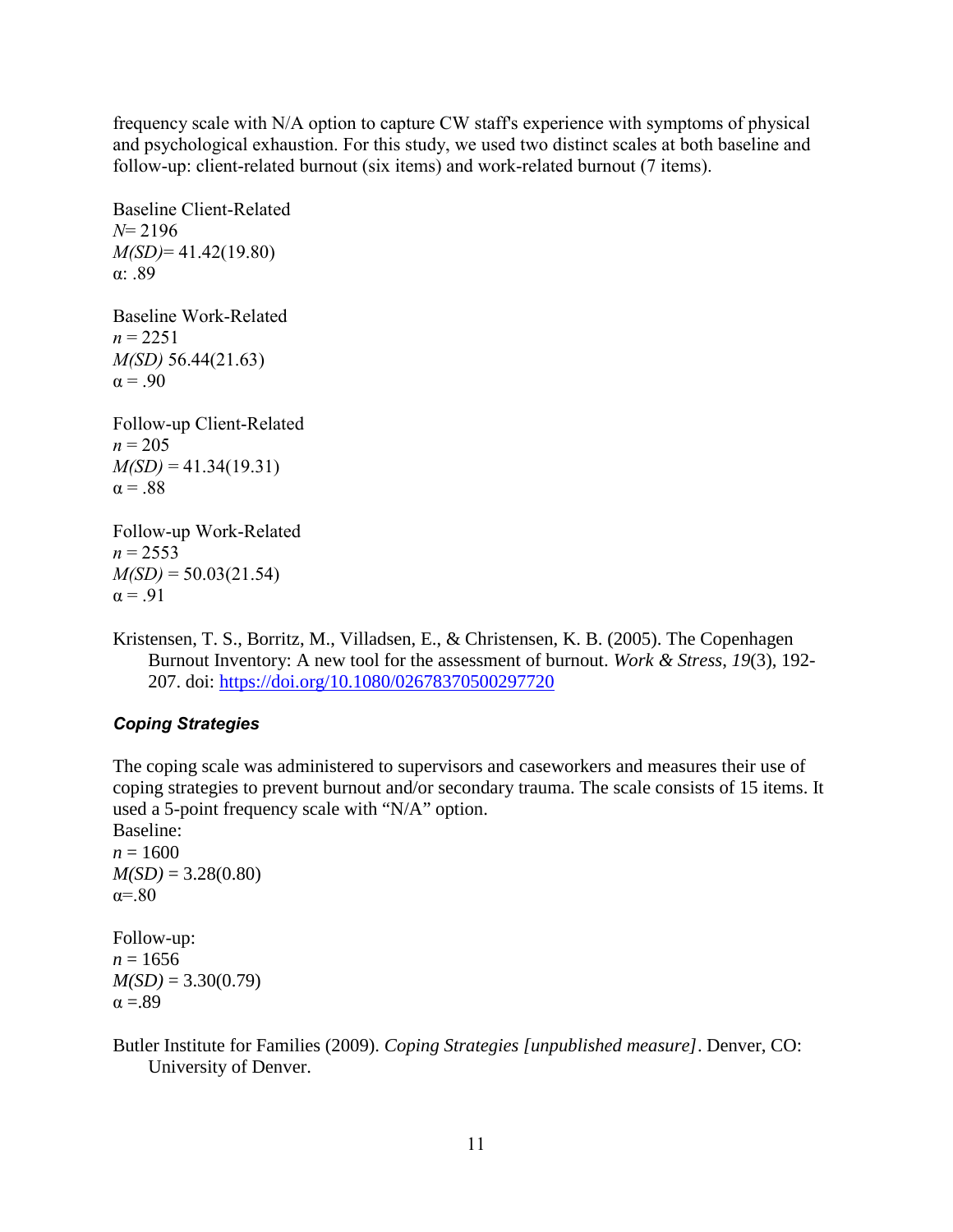## *Inclusivity*

The COHA Inclusivity scale measured the extent to which child welfare staff believe their agencies engage in inclusive practices. It consisted of four items and used a 5-point agreement scale with "N/A" option.

Baseline: *n* =2759  $M(SD) = 3.58(0.83)$  $\alpha = 87$ 

Follow-up:  $n = 2418$  $M(SD) = 3.63(0.72)$  $\alpha = -91$ 

Butler Institute for Families (2009). *Inclusivity [unpublished measure]*. Denver, CO: University of Denver.

## *Inter-professional Collaboration*

Caseworkers and supervisors completed this measure at follow-up only. It measured their perceptions of the frequency and quality of collaboration with service providers and court professionals. Participants were presented with a list of service providers and asked which they interacted with most frequently. They used a 5-point agreement scale with N/A option to indicate agreement with seven items. The same procedure was then used to rate relationships with court professionals.

Follow-up Service Providers: *n*=1716 *M*(*SD*)= 3.98(0.63)  $\alpha = .93$ 

Follow-up Court Professionals: *n*=1738 *M*(*SD*)= 3.83(0.77)  $\alpha = .95$ 

Phillips, J. D. (2017). Brief measure of *inter-professional collaboration [unpublished measure].* Denver, CO: University of Denver.

## *Job Stress [adapted from TCU CJ Organizational Readiness for Change Program Staff Version]*

This scale measured a participant's reports of stress and job pressure. It used a 5-point agreement scale with N/A option and included five items at baseline and follow-up. Baseline:  $n = 2605$  $M(SD) = 3.85(0.88)$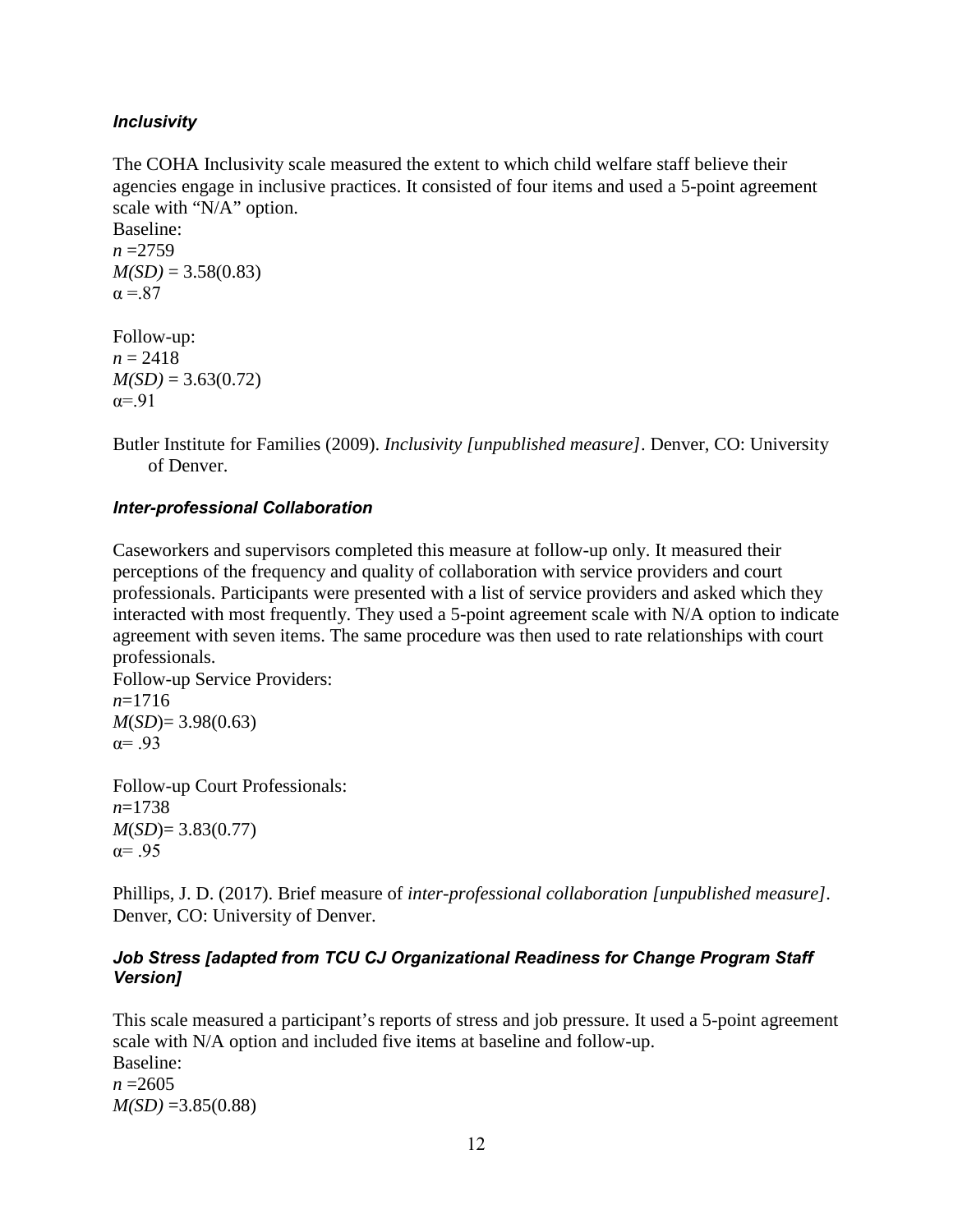$\alpha = .88$ 

Follow-up *n* =2557  $M(SD) = 3.64(0.77)$  $\alpha = .85$ 

- Butler Institute for Families (2009). *Job Stress [adapted from TCU CJ Organizational Readiness for Change Program Staff Version]*. Denver, CO: University of Denver.
- Institute of Behavioral Research (2004). *TCU CJ Organizational Readiness for Change Program Staff Version (TCU CJ ORC-S)*. Fort Worth, TX: Texas Christian University, Institute of Behavioral Research.

## *Leadership*

The Leadership scale measured a child welfare professional's perceptions of agency leadership practices. The measure included 18 items and used a 5-point agreement scale with an N/A option.

Baseline:  $n = 2584$ *M(SD)* =3.38(0.80) α=.96

Follow-up:  $n = 2625$  $M(SD) = 3.55(0.82)$  $\alpha = .97$ 

Butler Institute for Families (2014). *Leadership [unpublished measure]*. Denver, CO: University of Denver.

#### *Learning Culture*

The Learning Culture scale measured a child welfare professional's perception of how the organization and their colleagues promote and engage in professional learning activities. The measure included 11 items and used a 5-point frequency scale with an N/A option. Baseline:  $n = 2552$  $M(SD) = 3.06(0.97)$  $\alpha = .93$ Follow-up: *n* =2564  $M(SD) = 3.41(1.0)$  $\alpha = .94$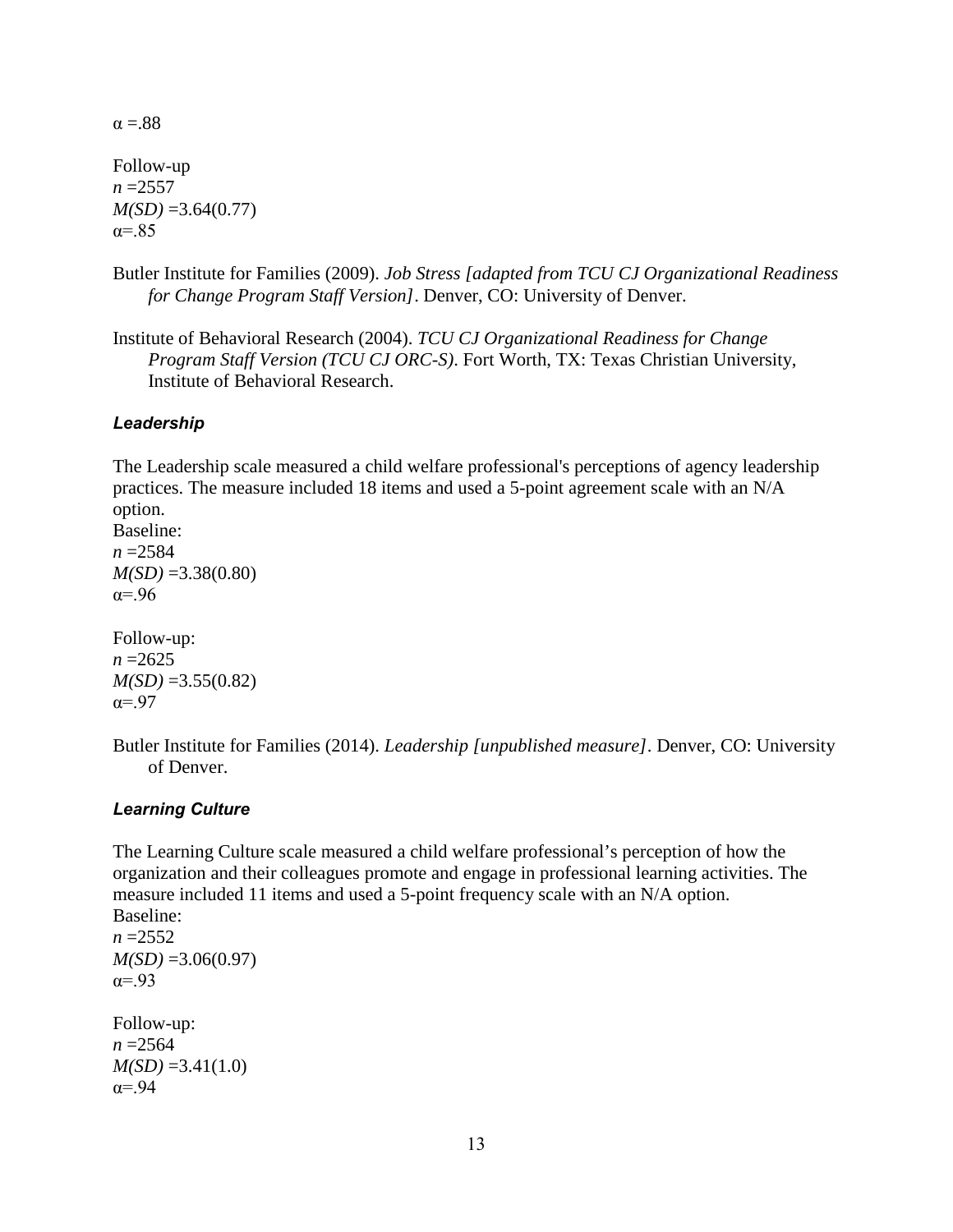Butler Institute for Families (2014). *Learning Culture [unpublished measure]*. Denver, CO: University of Denver.

## *NCWWI COHA Exposure to Violence [adapted from Exposure to Violence]*

- This scale was completed by staff working directly with children and families at the follow-up administration only and only for Sites 2 and 3. The COHA used a modified, six-item version of McPhaul and colleagues' scale to measure child welfare workers' experience of violence or threats on the job in the past six months using a yes/no response format for which responses were summed.
- McPhaul, K., Lipsomb, J., & Johnson, J. (2010). Assessing risk for violence on home health visits. *Home Healthcare Nurse*, *28*(5), 278-289. doi: <https://doi.org/10.1097/NHH.0b013e3181dbc07b>
- Butler Institute for Families (2018). *NCWWI COHA Exposure to Violence [adapted from Exposure to Violence]*. Denver, CO: University of Denver.

## *NCWWI COHA Intent to Stay*

This scale measured a child welfare professional's intention to remain in their current job at their agency and in the field of child welfare related to their commitment to staying and constraints that prevent leaving. It used a 5-point agreement scale and N/A option, as well as some followup questions about why they stay, how long they expect to stay, and how often they've thought about or taken action on trying to leave.

Baseline Overall Intent to Stay at Agency: *n*=2581

*M(SD)*=3.21(0.77)  $\alpha = .77$ 

Follow-up Overall Intent to Stay at Agency: *n*=2501 *M(SD)*= 3.38(0.69)  $α = .73$ 

Baseline Commitment to Agency: *n*=2645 *M(SD)*= 3.52(0.98)  $\alpha = .88$ 

Follow-up Commitment to Agency: *n*=2614 *M(SD)*= 3.72(0.94)  $\alpha = .88$ 

Baseline Constraint to Agency: *n*=2621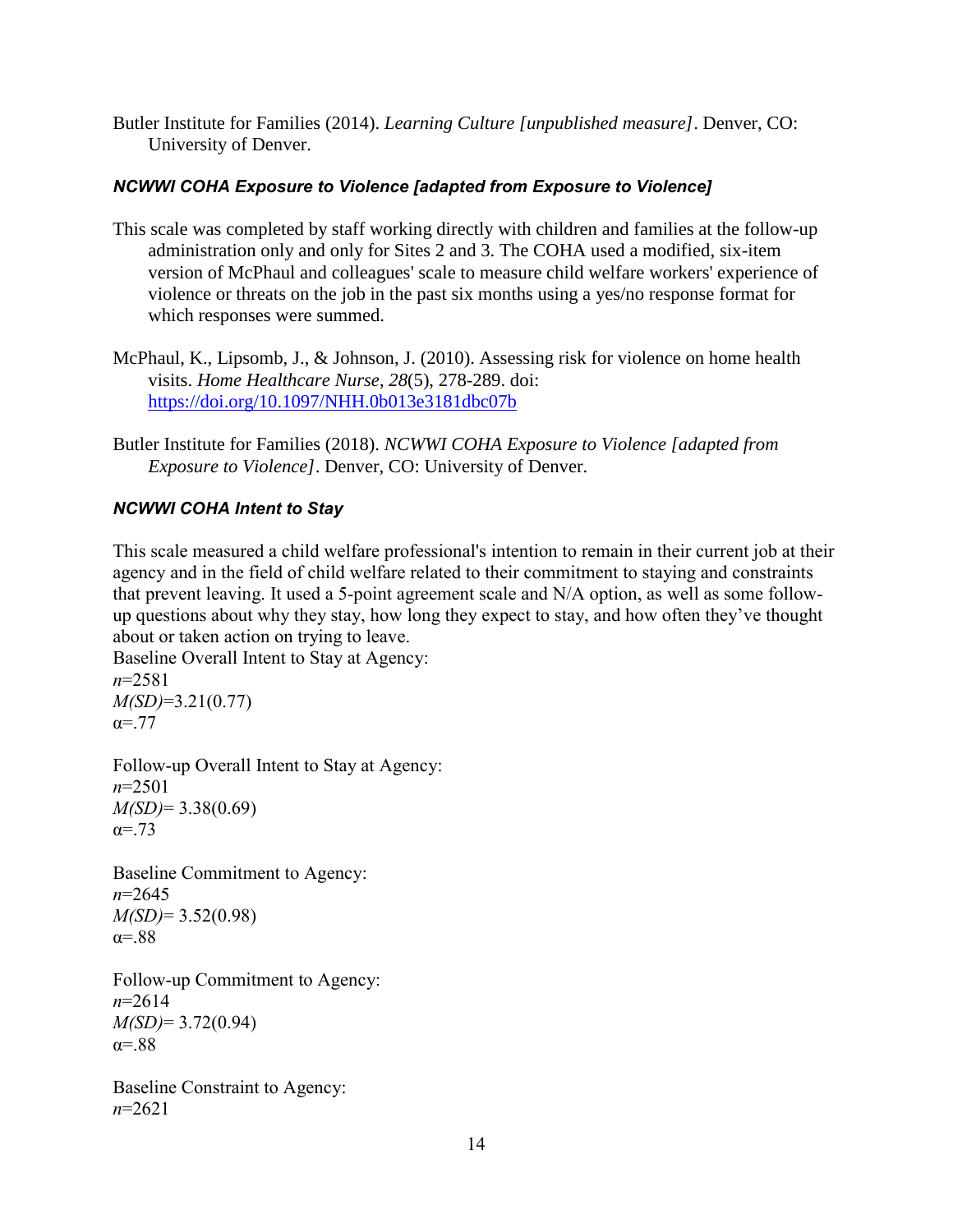*M(SD)*= 2.90(0.72)  $\alpha = .44$ 

Follow-up Constraint to Agency: *n*=2545 *M(SD)*= 3.03(0.72)  $\alpha = 51$ 

Baseline Overall Intent to Stay in Child Welfare: *n*=2585 *M(SD)*= 3.20(0.63)  $\alpha = 72$ 

Follow-up Constraint to Agency: *n*=2339 *M(SD)*= 3.27(0.62)  $α=69$ 

Baseline Commitment to Child Welfare: *n*=2616 *M(SD)*= 3.47(0.76) α=.76

Follow-up Commitment to Child Welfare: *n*=2374 *M(SD)*= 3.57(0.75)  $a = 73$ 

Baseline Constraint to Child Welfare: *n*=2637 *M(SD)*= 2.85(0.76)  $\alpha = .50$ 

Follow-up Constraint to Child Welfare: *n*=2383 *M(SD)*= 2.89(0.76)  $\alpha = .50$ 

Butler Institute for Families (2014). *NCWWI COHA Intent to Stay [unpublished measure]*. Denver, CO: University of Denver.

#### *NCWWI COHA Job Satisfaction [adapted from Workforce Retention Survey and Job Satisfaction Survey]*

This six-item scale included items from the Workforce Retention Survey Instrument and the Job Satisfaction Survey and measured a child welfare professional's overall job satisfaction in terms of personal and relational fulfillment. It used a 5-point agreement scale and N/A option.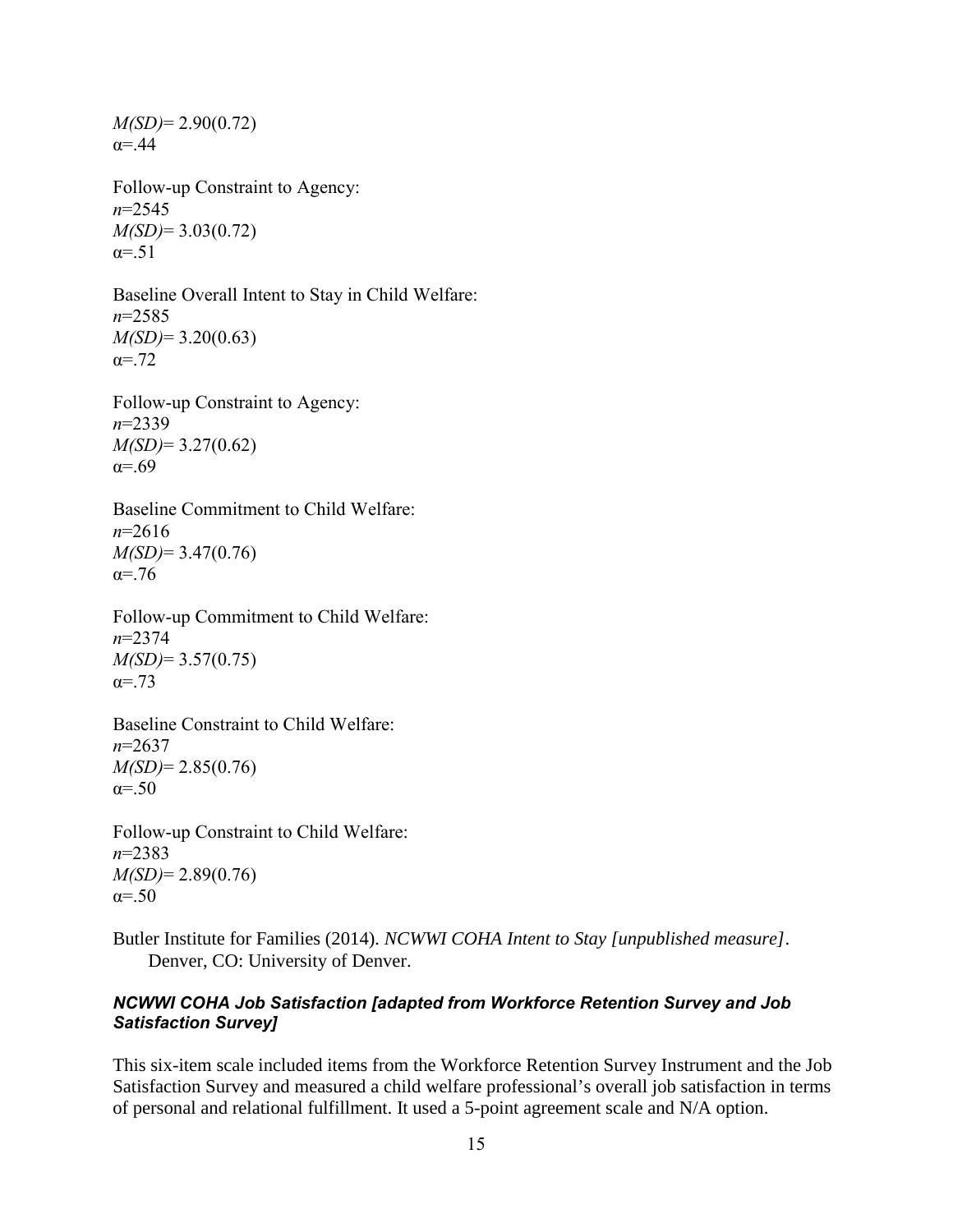Baseline *n*=2649 *M(SD)*=3.59(0.76)  $\alpha = 85$ 

Follow-up *n* =2620 *M(SD)* =3.85(0.74)  $\alpha = 87$ 

- New York Social Work Education Consortium (2001). *Workforce Retention Survey Instrument*. Albany, NY: New York Social Work Education Consortium.
- Spector, P. E. (1985). Measurement of human service staff satisfaction: Development of the job satisfaction survey. *American Journal of Community Psychology*, *13*(6), 693-713.
- Butler Institute for Families (2009). *Job Satisfaction [adapted from Workforce Retention Survey and Job Satisfaction Survey]*. Denver, CO: University of Denver.

## *NCWWI COHA Organizational Bias [Adapted from Diverse Learning Environment Core Survey]*

This measure was used at follow-up only and only for Sites 2 and 3. It measured two dimensions of organizational bias, witnessing bias and experiencing bias. Using yes/no options, participants indicated whether they had witnessed or experienced nine types of bias in the workplace. Responses were summed.

*Witnessing Bias*  $n = 2197$ *M*=0.42

*Experiencing Bias n* =2095 *M*=1.02

Higher Education Research Institute (2013). *Diverse Learning Environment, Core Survey [unpublished measure]*. Los Angeles, CA: Higher Education Research Institute.

Butler Institute for Families (2018). *NCWWI COHA Organizational Bias [Adapted from Diverse Learning Environment Core Survey]*. Denver, CO: University of Denver.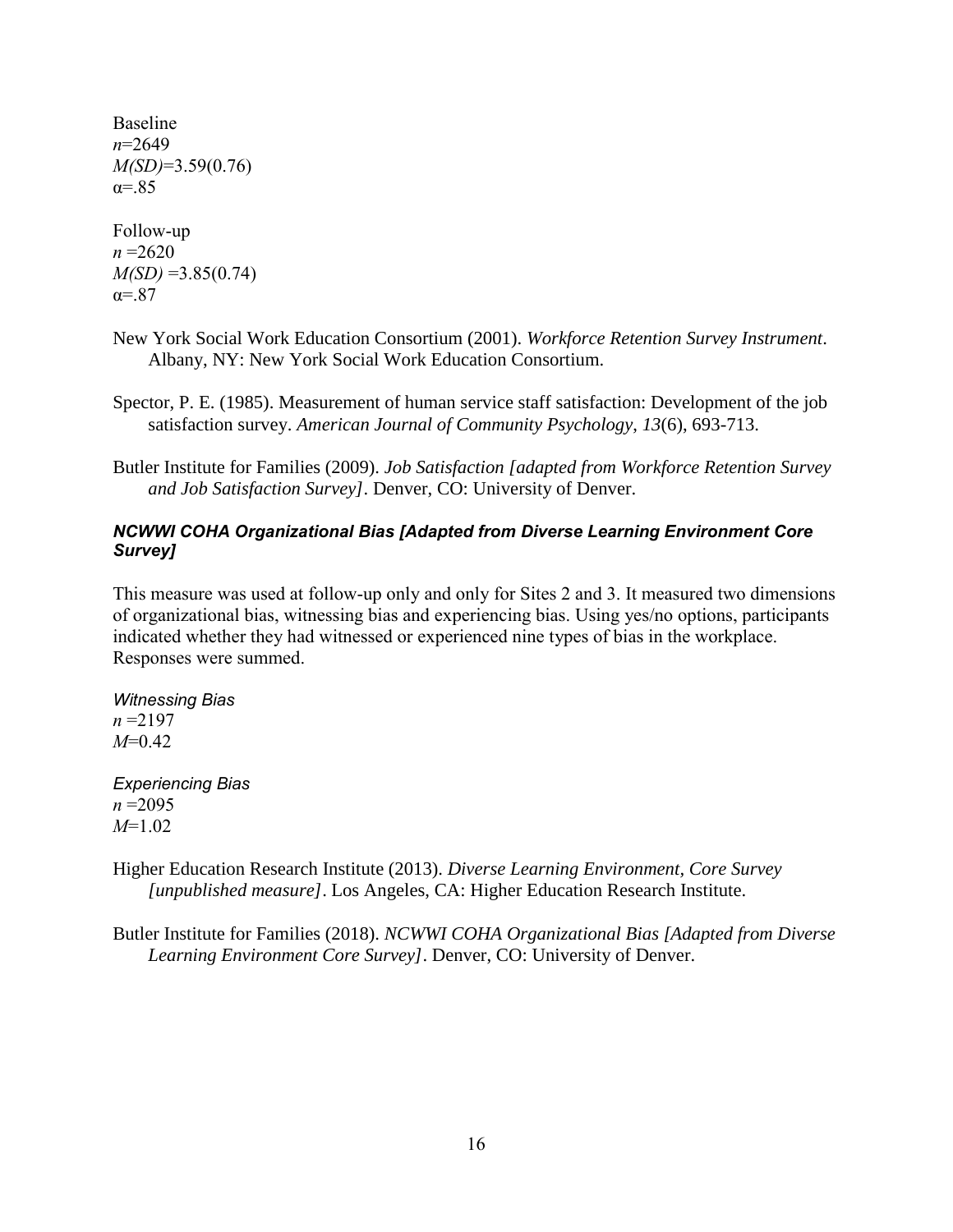## *NCWWI COHA Peer Support [Adapted from Psychosocial Working Conditions Questionnaire]*

At baseline, the peer support measure included two subscales: support from co-workers ("Perceived" 7 items on a 5-point agreement scale) and the extent to which peer support is "reciprocal" (7 items on a 5-point frequency scale); as well as nine follow-up questions about reasons for not seeking peer support. At follow-up, peer support was re-conceptualized as "operational support" (5 items) and "social-emotional support" (5 items). Follow-up scales used a 5-point r agreement scale with N/A option.

Baseline Reciprocal:  $n = 2412$ *M(SD)* =3.79(0.83)  $\alpha = 87$ 

Baseline Perceived:  $n = 2400$  $M(SD) = 4.16(0.67)$  $\alpha = .93$ 

Follow-up Operational: *n* =2362  $M(SD) = 4.25(0.64)$  $\alpha = .92$ 

Follow-up Social/Emotional: *n* =2383 *M(SD)* =4.25(0.64)  $\alpha = .93$ 

Butler Institute for Families (2017). *NCWWI COHA Peer Support [Adapted from Psychosocial Working Conditions Questionnaire]*. Denver, CO: University of Denver.

Widerszal-Bazyl, M. & Cieslak, M. (2000). Monitoring psychosocial stress at work: Development of the Psychosocial Working Conditions Questionnaire. *International Journal of Occupational Safety and Ergonomics*, *6*, 59-70. doi: <https://doi.org/10.1080/10803548.2000.11105108>

## *NCWWI COHA Supervision for Frontline Staff*

This measure used a 5-point agreement scale with N/A option to capture a front-line professional's perception of their supervisor's knowledge, skills, and support. At baseline, each subscale was measured with six items for a total of 18. At follow-up, the total number of items was reduced to eight.

Baseline Overall Supervision:  $n = 1543$  $M(SD) = 4.02(0.74)$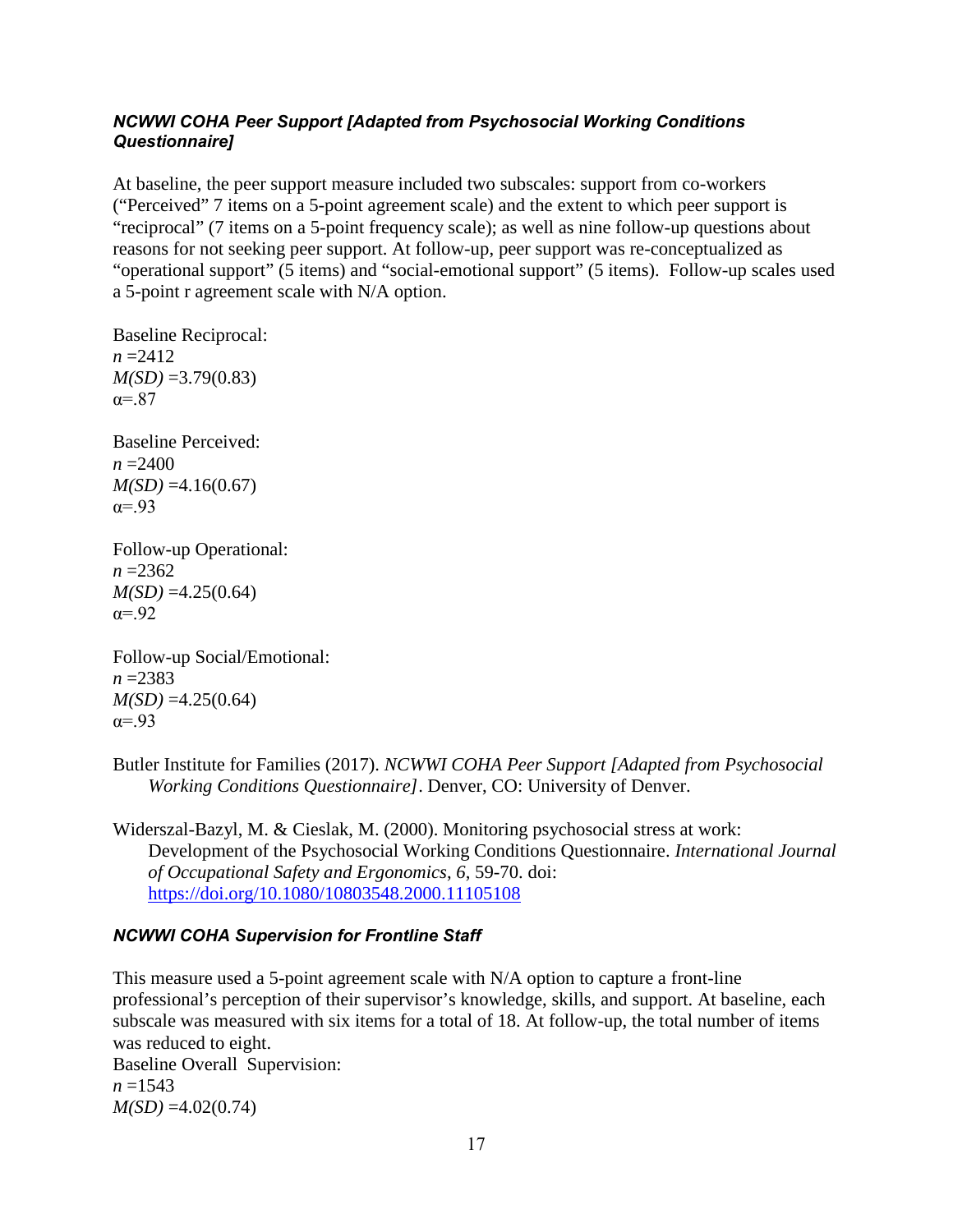$\alpha = .97$ 

Baseline Knowledge: *n* =1734  $M(SD) = 4.30(0.67)$ α=.96

Baseline Support:  $n = 1669$  $M(SD) = 3.88(0.91)$  $\alpha = .94$ 

Baseline Skill: *n* =1764  $M(SD) = 3.91(0.92)$  $\alpha = .95$ 

Follow-up Overall Supervision:  $n = 1560$  $M(SD) = 3.98(0.91)$  $\alpha = .96$ 

Butler Institute for Families (2014). *NCWWI COHA Supervision for Frontline Staff [unpublished measure]*. Denver, CO: University of Denver.

## *NCWWI COHA Supervision for Managers*

This scale measured middle managers' perceptions of their direct supervisor's support and skills using a 5-point agreement scale with N/A option. It included 22 items at baseline and was reduced to 14 at follow-up.

Baseline Total:  $n = 145$ *M(SD)* =3.87(0.73)  $\alpha = .97$ 

Follow-up Total:  $n = 123$  $M(SD) = 4.00(0.72)$  $\alpha = .96$ 

Butler Institute for Families (2014). *NCWWI COHA Supervision for Managers [unpublished measure]*. Denver, CO: University of Denver.

## *NCWWI COHA Supervision for Supervisors*

The Supervision for Supervisors scale was completed by supervisors and measured their perceptions of their immediate supervisor's knowledge, support, and skill, using a 5-point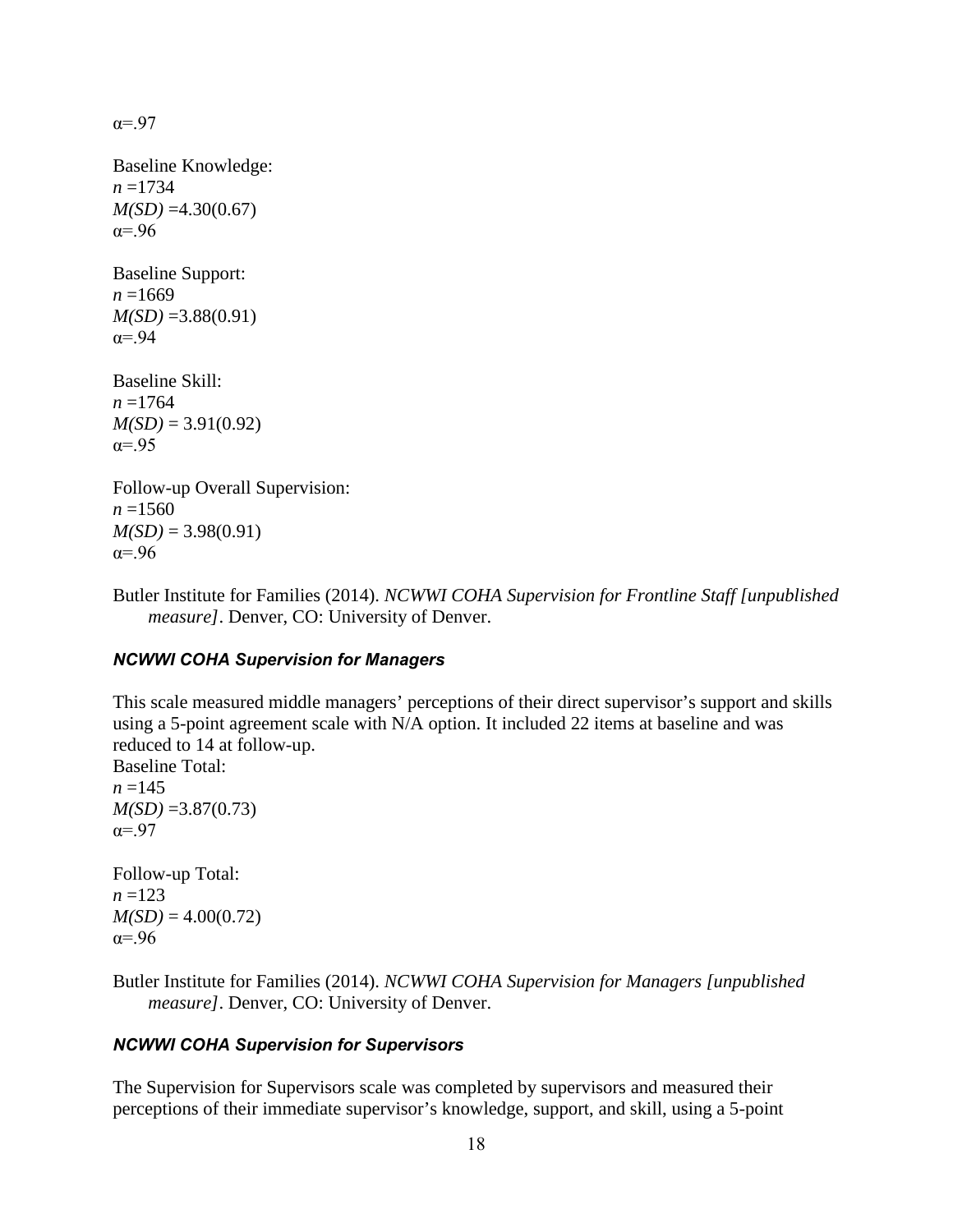agreement scale with N/A option. At baseline, the scale contained 17 items. At follow-up, it was reduced to 14 items. Baseline Total: *n* =342  $M(SD) = 3.82(0.68)$  $a = .96$ Follow-up Total:  $n = 341$ 

- $M(SD) = 3.90(0.72)$  $\alpha = .95$
- Butler Institute for Families (2014). *NCWWI COHA Supervision for Supervisers [unpublished measure]*. Denver, CO: University of Denver.

## *NCWWI COHA Workplace Prejudice and Discrimination [Adapted from Workplace Prejudice and Discrimination Inventory]*

This measure was modified from James and colleagues' Workplace Prejudice and Discrimination Inventory. It was used at follow-up only. It contained 16 items and used a 5-point agreement scale with N/A option to measure a participant's perceptions of race and ethnicity dynamics at their workplace.

Follow-up:  $n = 2200$  $M(SD) = 2.09(0.72)$  $\alpha = -93$ 

- James, K., Lovato, C., & Cropanzano, R. (1994). Correlational and known-group comparison validation of a workplace prejudice/discrimination inventory. *Journal of Applied Social Psychology*, *24*(17), 1573-1592. doi: https://doi.org/10.1111/j.1559-1816.1994.tb01563.x
- Butler Institute for Families (2017). *NCWWI COHA Workplace Prejudice and Discrimination [Adapted from Workplace Prejudice and Discrimination Inventory]*. Denver, CO: University of Denver.

## *Organizational Climate [Adapted from CRISO Psychological Climate Questionnaire).*

This scale contained a total of 32 items across eight subscales and measured a child welfare professional's perception about their work and organizational environment using a 5-point agreement scale with N/A option. The subscales included clarity, conflict, importance, autonomy, challenge, innovation, justice, and support. Baseline Overall Climate:  $n = 2423$  $M(SD) = 3.48(0.54)$  $\alpha = .93$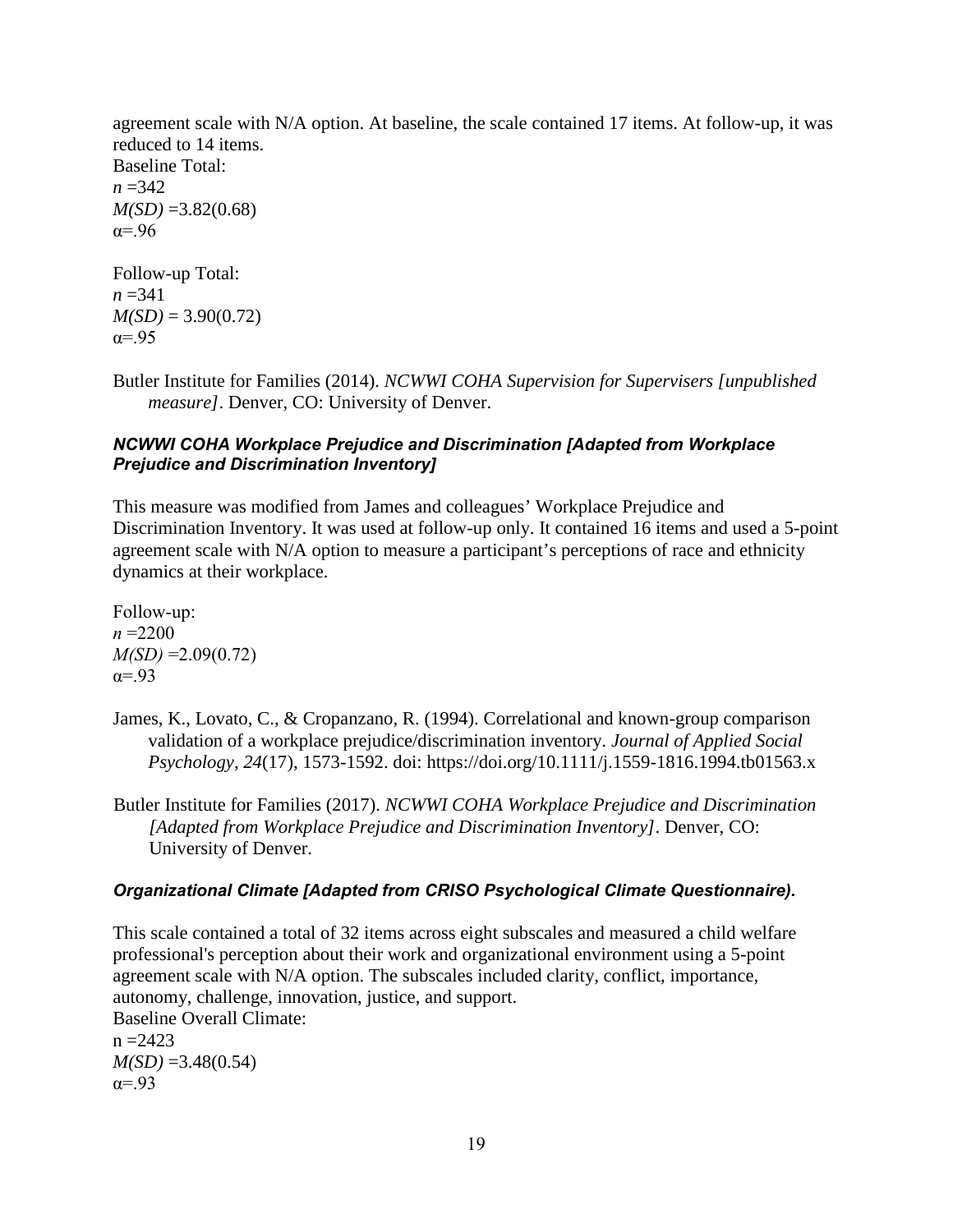Baseline Clarity: *n* =2683 *M(SD)* =3.74(0.73) α=.78 Baseline Conflict: *n* =2677  $M(SD) = 3.04(0.84)$ α=.80 Baseline Importance: *n* =2662 *M(SD)* =4.20(0.57) α=.76 Baseline Autonomy: *n* =2651 *M(SD)* =3.31(0.82)  $\alpha = 85$ Baseline Challenge: *n* =2661 *M(SD)* =4.21(0.60) α=.78 Baseline Innovation: *n* =2620 *M(SD)* =3.25(0.84)  $\alpha = 87$ Baseline Justice: *n* =2651*M(SD)* =3.17(0.89) α=.90 Baseline Support: *n* =2682 *M(SD)* =2.97(0.98)  $\alpha = .92$ Follow-up Overall Climate: *n* =2485  $M(SD) = 3.64(0.57)$ α=.94 Follow-up Clarity:

*n* =2704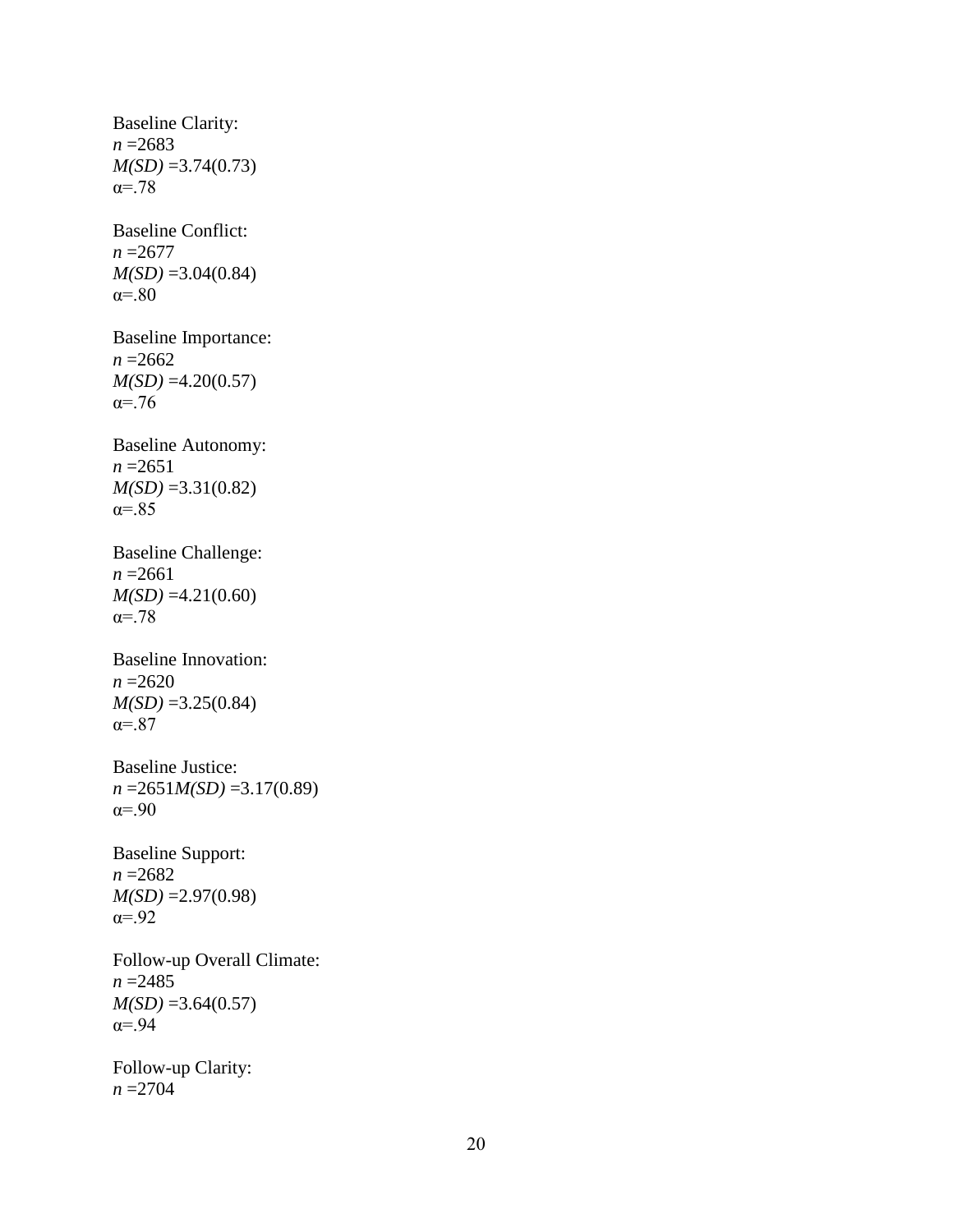*M(SD)* =3.82(0.74)  $\alpha = .77$ Follow-up Conflict: *n* =2681  $M(SD) = 2.81(0.86)$  $\alpha = .80$ Follow-up Autonomy: *n* =2681  $M(SD) = 3.49(0.81)$ α=.86 Follow-up Importance: *n* =2686  $M(SD) = 4.19(0.60)$  $α = .76$ Follow-up Challenge: *n* =2697 *M(SD)* =4.23(0.62) α=.82 Follow-up Innovation: *n* =2650  $M(SD) = 3.47(0.85)$  $\alpha = .88$ Follow-up Justice: *n* =2675 *M(SD)* =3.39(0.91)  $\alpha = .91$ Follow-up Support: *n* =2719 *M(SD)* =3.32(0.99)  $\alpha = .92$ 

Butler Institute for Families (2009). *NCWWI COHA Organizational Climate [Adapted from CRISO Psychological Climate Questionnaire].* Denver, CO: University of Denver.

Gagnon, S., Paquet, M., Courcy, F., & Parker, C. (2009). Measurement and management of work climate: Cross-validation of the CRISO Psychological Climate Questionnaire. *Healthcare Management Forum*, *22*(1), 57-65. doi: [https://doi.org/10.1016/S0840-](https://doi.org/10.1016/S0840-4704(10)60294-3) [4704\(10\)60294-3](https://doi.org/10.1016/S0840-4704(10)60294-3)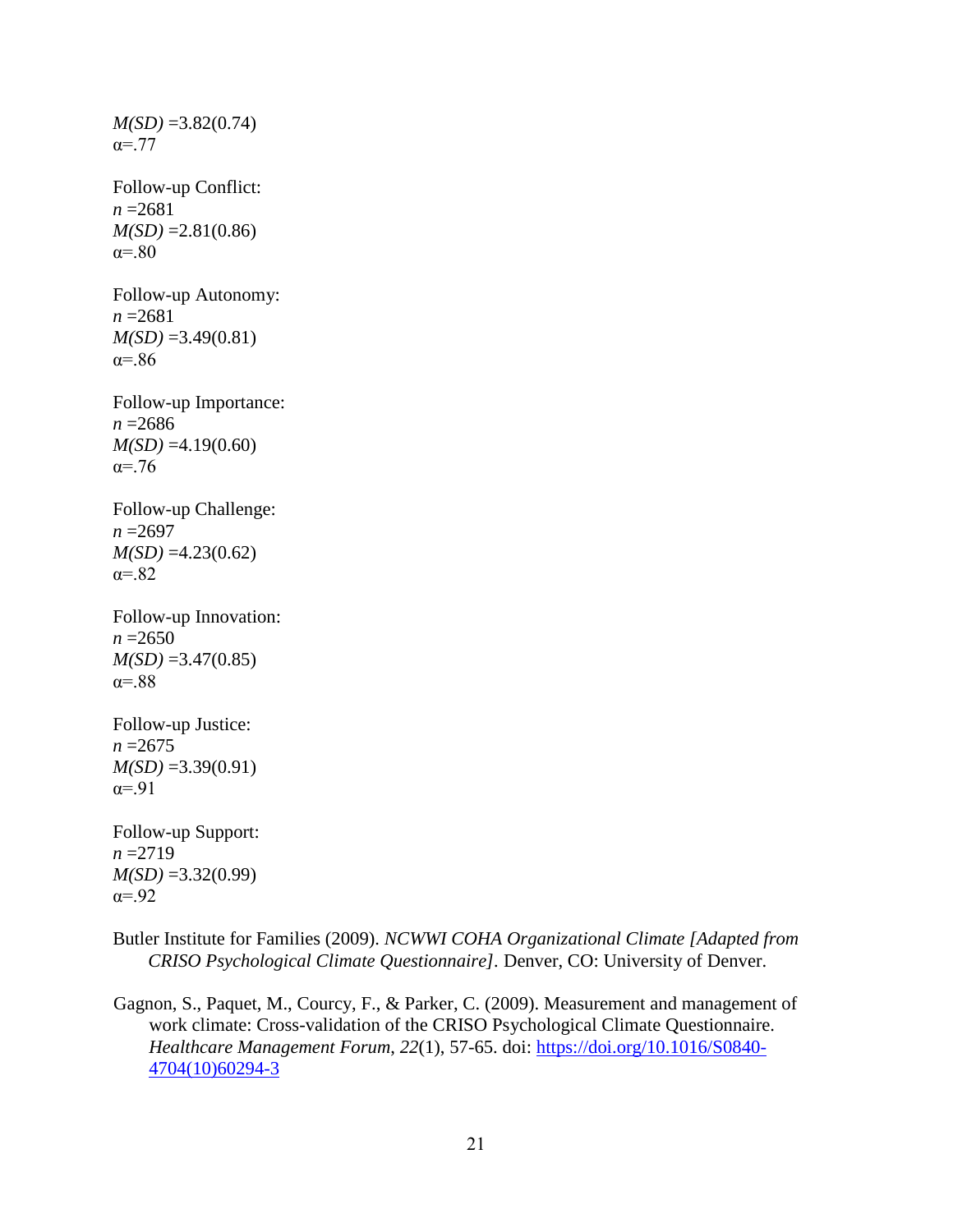## *Physical Environment Survey Instrument*

The physical environment tool included 15 items at baseline and 16 items at follow-up. It used a 5-point satisfaction scale with N/A option to measure a child welfare professional's satisfaction with various aspects of their physical work environment (e.g., safety, privacy).

Baseline: *n* =1688  $M(SD) = 3.44(0.60)$  $\alpha = .87$ 

Follow-up: *n* =1741  $M(SD) = 3.54(0.61)$  $\alpha = .89$ 

New York Social Work Education Consortium (2001). *Physical Environment Survey Instrument*. Albany, NY: New York Social Work Education Consortium.

## *Professional Development and Preparation for Work*

Caseworkers completed this 14-item measure, which used a 5-point agreement scale with N/A option to measure their perceptions of training and development opportunities at work. At follow-up, the measure included two additional items about opportunities for mentoring and coaching.

Baseline:  $n = 2492$ *M(SD)*=3.50(0.61)  $\alpha = .90$ 

Follow-up:  $n = 1745$  $M(SD) = 3.66(0.64)$  $\alpha = .91$ 

Butler Institute for Families (2009). *Professional Development and Preparation for Work [unpublished measure]*. Denver, CO: University of Denver.

## *Professional Sharing and Support*

The Professional Sharing and Support subscale measured a child welfare professional's perception of the sharing of information and support among colleagues in their unit. It included 4 items and used a 5-point agreement scale with an N/A option. It was only administered at baseline. Professional Sharing and Support Baseline: *n* =2568  $M(SD) = 4.17(0.65)$  $\alpha = .94$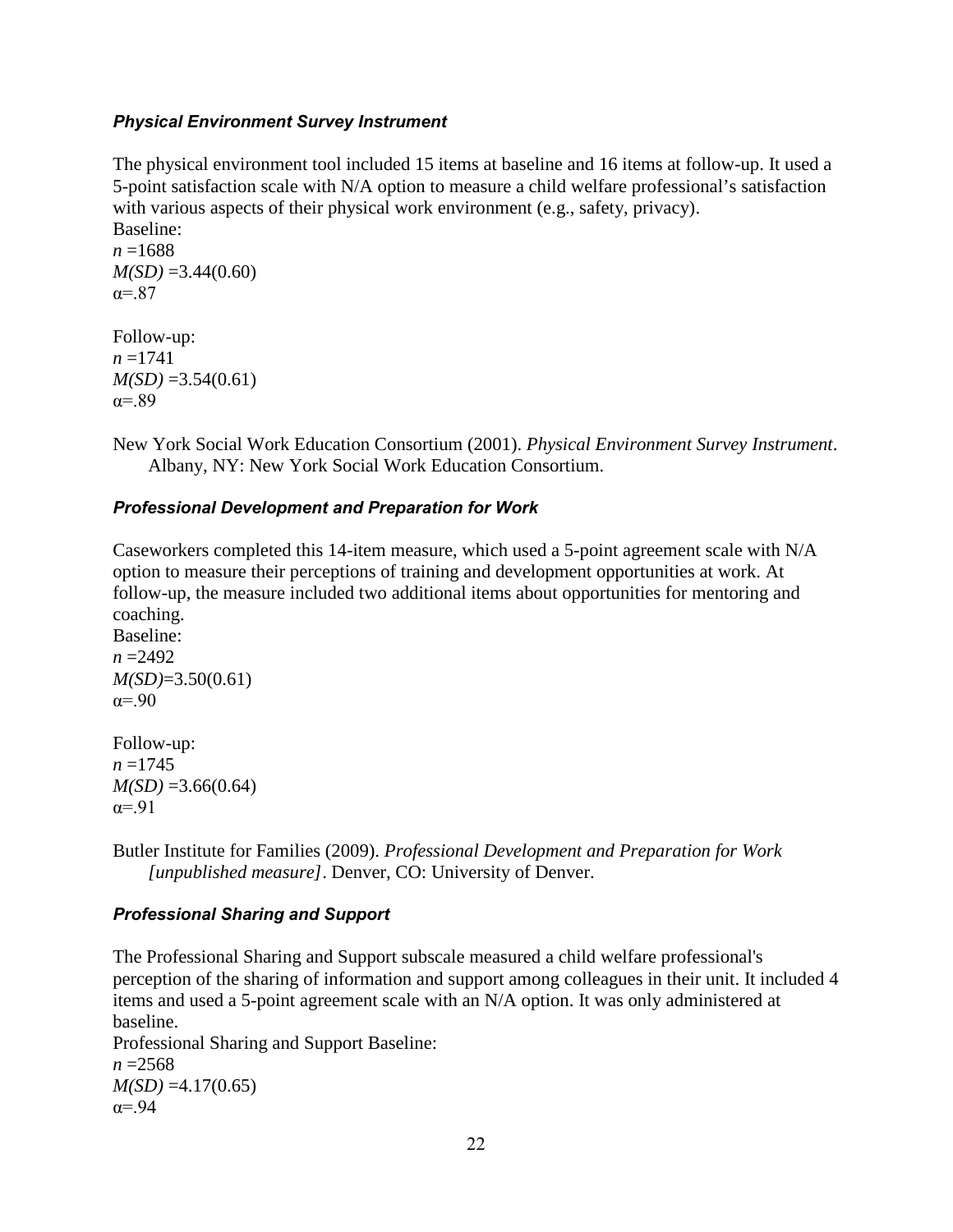Ellett, A. J., Ellett, C. D., & Rugutt, J. K. (2003). *A study of personal and organizational factors contributing to employee retention and turnover in child welfare in Georgia [unpublished manuscript]*.

## *Public Perceptions of Child Welfare Scale*

This 14-item scale used a 5-point agreement scale with N/A option to measure a professional's perceptions of how their work is regarded by the public.

Baseline:  $n = 2537$  $M(SD) = 3.01(.54)$  $\alpha = .78$ Follow-up:

 $n = 2431$  $M(SD) = 3.04(0.56)$  $\alpha = .79$ 

Auerbach, C., Zeitlin, W., Augsberger, A., Lawrence, C. K., & Claiborne, N. (2016). Societal factors impacting child welfare: Re-validating the Perceptions of Child Welfare Scale. *Children and Youth Services Review,*, *62*, 65-71. doi: [https://doi](https://doi-org/10.1016/j.childyouth.2016.01.020)[org/10.1016/j.childyouth.2016.01.020](https://doi-org/10.1016/j.childyouth.2016.01.020)

## *Readiness for Change*

The Readiness for Change scale measured a child welfare professional's perception about practices in their organization that promote an environment suitable for change using a 5-point frequency scale. It contained 10 items at baseline and seven at follow-up. Baseline:

 $n = 2611$ *M(SD)* =2.98(1.03)  $\alpha = 94$ 

Follow-up: *n* =2691  $M(SD) = 3.09(0.98)$  $\alpha = .93$ 

Butler Institute for Families (2009). *Readiness for Change [unpublished measure]*. Denver, CO: University of Denver.

## *Secondary Traumatic Stress Scale*

This measure was completed by caseworkers, supervisors, and others working directly with children and families. It measured the degree to which child welfare staff experience symptoms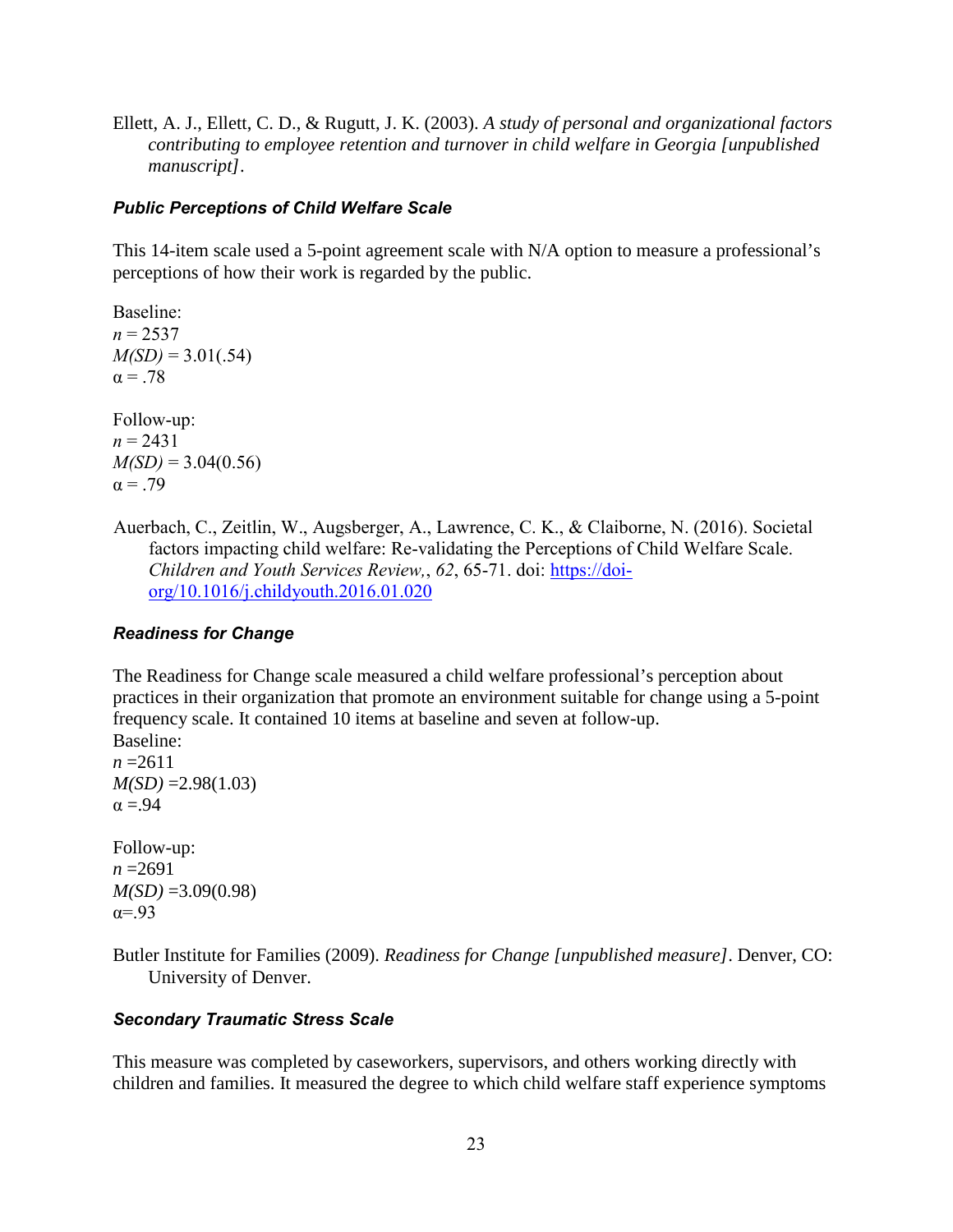of secondary trauma. The scale contained 17 items and used a 5-point frequency scale with N/A option plus five follow-up questions related to their own and clients' experiences of trauma.

Baseline

 $n = 2091$ *M(SD)* =40.55(14.51)  $\alpha = .94$ 

Follow-up *n* =1951 *M(SD)* =39.94(14.44)  $\alpha = .95$ 

Bride, B.E., Robinson, M.R., Yegidis, & Figley, C.R. (2004). Development and validation of the Secondary Traumatic Stress Scale. *Research on Social Work Practice*, *14*, 27-35. doi: <https://doi.org/10.1177/1049731503254106>

## *Self-efficacy*

The self-efficacy scale included 5 items at baseline and follow-up. It used a 5-point agreement scale with N/A option to measure a child welfare professional's perception of their own ability to perform their work.

Baseline: *n* =2647  $M(SD) = 4.12(0.56)$  $\alpha = .87$ 

Follow-up: *n* =2639  $M(SD) = 4.20(0.57)$ α=.89

TCU Institute of Behavioral Research (n.d.). *Self-efficacy [unpublished measure]*. Fort Worth, TX: TCU Institute of Behavioral Research.

## *Shared Vision [Adapted from Professional Organizational Culture Questionnaire-Social Work]*

This four-item scale used a 5-point agreement scale to measure a child welfare professional's perception of their unit's cohesion in terms of organizational vision. This scale was used at baseline only.

Baseline *n* =2451  $M(SD) = 3.61(0.68)$  $\alpha = 85$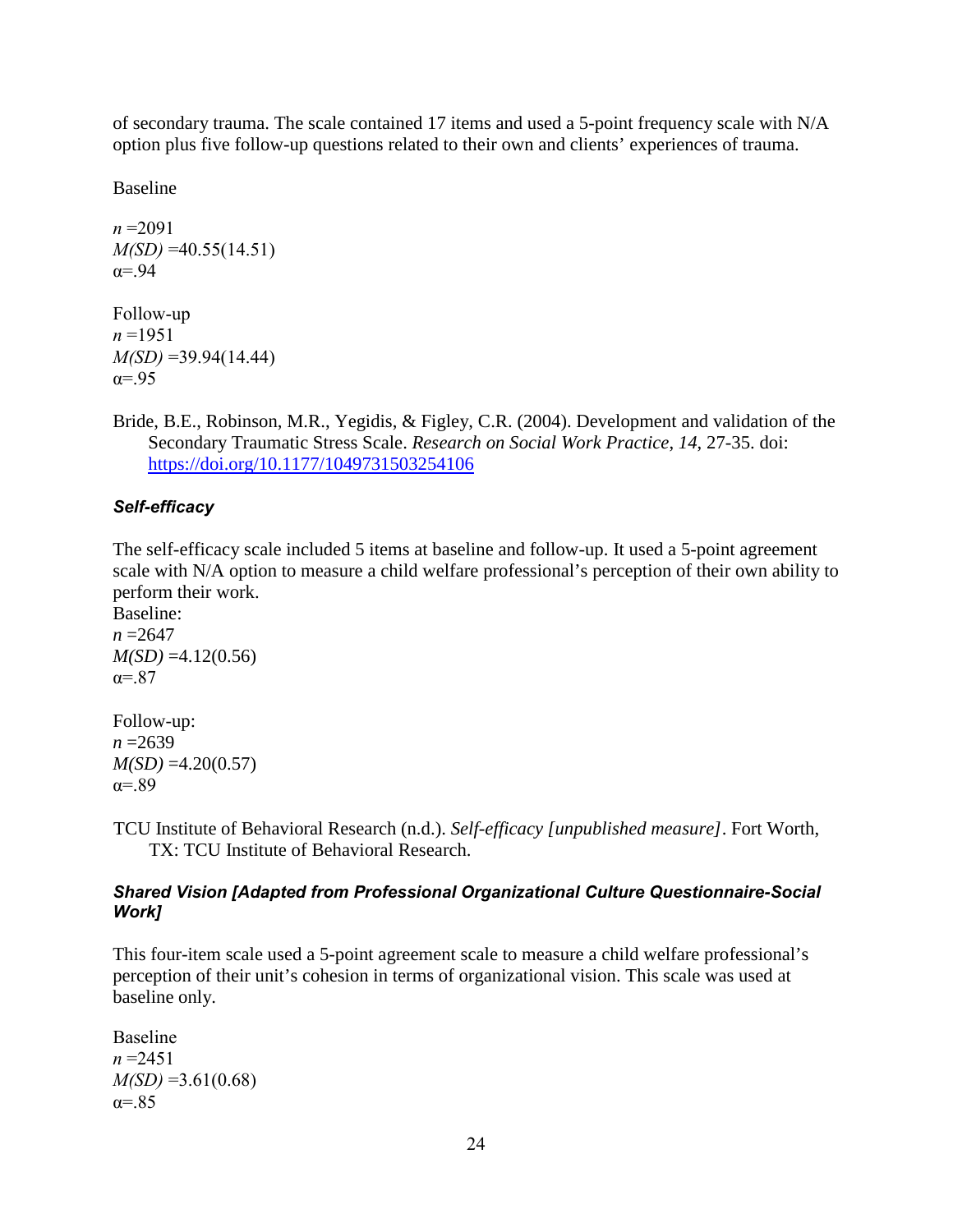- Ellett, A. (2009). ntentions to remain employed in child welfare: The role of human caring, selfefficacy beliefs, and professional organizational culture. *Children and Youth Services Review*, *31*(1), 78-88. doi: <https://doi.org/10.1016/j.childyouth.2008.07.002>
- Butler Institute for Families (2009). *Shared Vision [Adapted from Professional Organizational Culture Questionnaire-Social Work]*. Denver, CO: University of Denver.

## *Supervision Quality and Frequency*

This eight-item measure used 5-point agreement and satisfaction scales, and a 6-point frequency scale with N/A option to capture a professional's perception of the frequency of supervision and satisfaction with the quality of supervision.

Butler Institute for Families (2014). *Supervision Quality and Frequency [unpublished measure]*. Denver, CO: University of Denver.

## *Team Cohesion [Adapted from Physical Environment Survey Instrument]*

This scale contained nine items and was used at baseline only. It used a 5-point agreement scale with N/A option to measure a professional's perception of teamwork and collaboration within their unit.

Baseline *n* =2451  $M(SD) = 3.60(0.71)$  $\alpha = .94$ 

- New York Social Work Education Consortium (2001). *Physical Environment Survey Instrument*. Albany, NY: New York Social Work Education Consortium.
- Butler Institute for Families (2009). *Team Cohesion [Adapted from Physical Environment Survey Instrument]*. Denver, CO: University of Denver.

#### *Time Pressure*

The time pressure scale contained five items and used a 5-point frequency scale and N/A option to measure a child welfare professional's perception of their experience with time pressure and its impact on their work.

Baseline: *n* =2593  $M(SD) = 3.85(1.13)$  $\alpha = .95$ 

Follow-up: *n* =2523 *M(SD)* =3.29(1.20)  $\alpha = .95$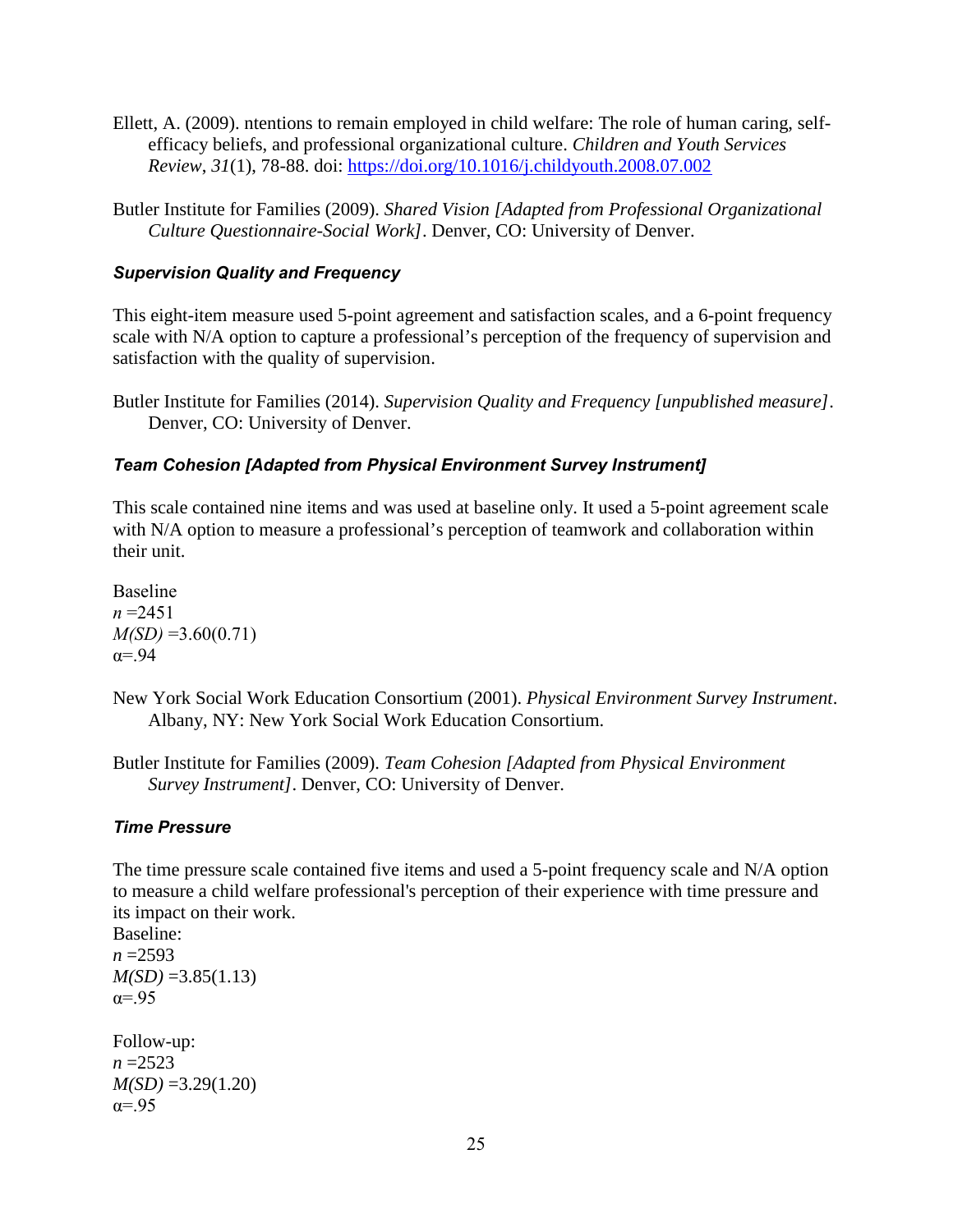Butler Institute for Families (2011). *Time Pressure [unpublished measure]*. Denver, CO: University of Denver.

## <span id="page-25-0"></span>**Related Publications and Final Reports**

**Users are strongly encouraged to review published works, based upon these data, before doing analyses. To view a complete list of publications for this dataset, please visit our online citations collection called "canDL" at:** 

**<https://www.zotero.org/groups/421939/candl/tags/246-NCWWI/library> or go to the [child](https://www.ndacan.acf.hhs.gov/candl/candl.cfm)  [abuse and neglect Digital Library \(canDL\) NDACAN webpage.](https://www.ndacan.acf.hhs.gov/candl/candl.cfm)** 

## <span id="page-25-1"></span>**Analytic Considerations**

Analysts should note that although two time points were measured, not all participants from the first time point will have data for the second time point. Also, there are participants who completed the second time point but have no data for the first time point. One reason for this is because the study team sought to canvas an entire agency at both time points which means that employees no longer working at the agency would not have been solicited to complete the survey at the second data collection time point and those who started working at the agency after the first data collection effort, would not have data for the first data collection time point. The variable "bothtimes" will assist in determining which participants responded to both data collection time points.

Due to measures taken to protect participant confidentiality, it may not be possible to fully replicate findings from published reports and articles based upon the NCWWI data collection effort.

Analysts should also note that some measures were not used at both timepoints and some measures that were used at both timepoints were modified based on psychometric analyses conducted on the baseline data.

## <span id="page-25-2"></span>**Confidentiality Protection**

This dataset has been de-identified by the data contributor, in consultation with NDACAN, prior to archiving. All primary identifiers have been removed and secondary identifiers have also been deleted or recoded to significantly reduce or eliminate disclosure risk. Site identifiers have been removed from the dataset. Users of this dataset are prohibited from attempting to re-identify any site.

Fifty-two baseline and fifty-four follow-up participants were from a small private agency and were deleted from the archival dataset to protect participant confidentiality. Three additional cases were deleted to protect the respondent confidentiality based on the respondent's selfidentified gender identity.

Analysts should note that response options presented in the COHA survey instrument may not match data appearing in the data file. In order to protect participant confidentiality, demographic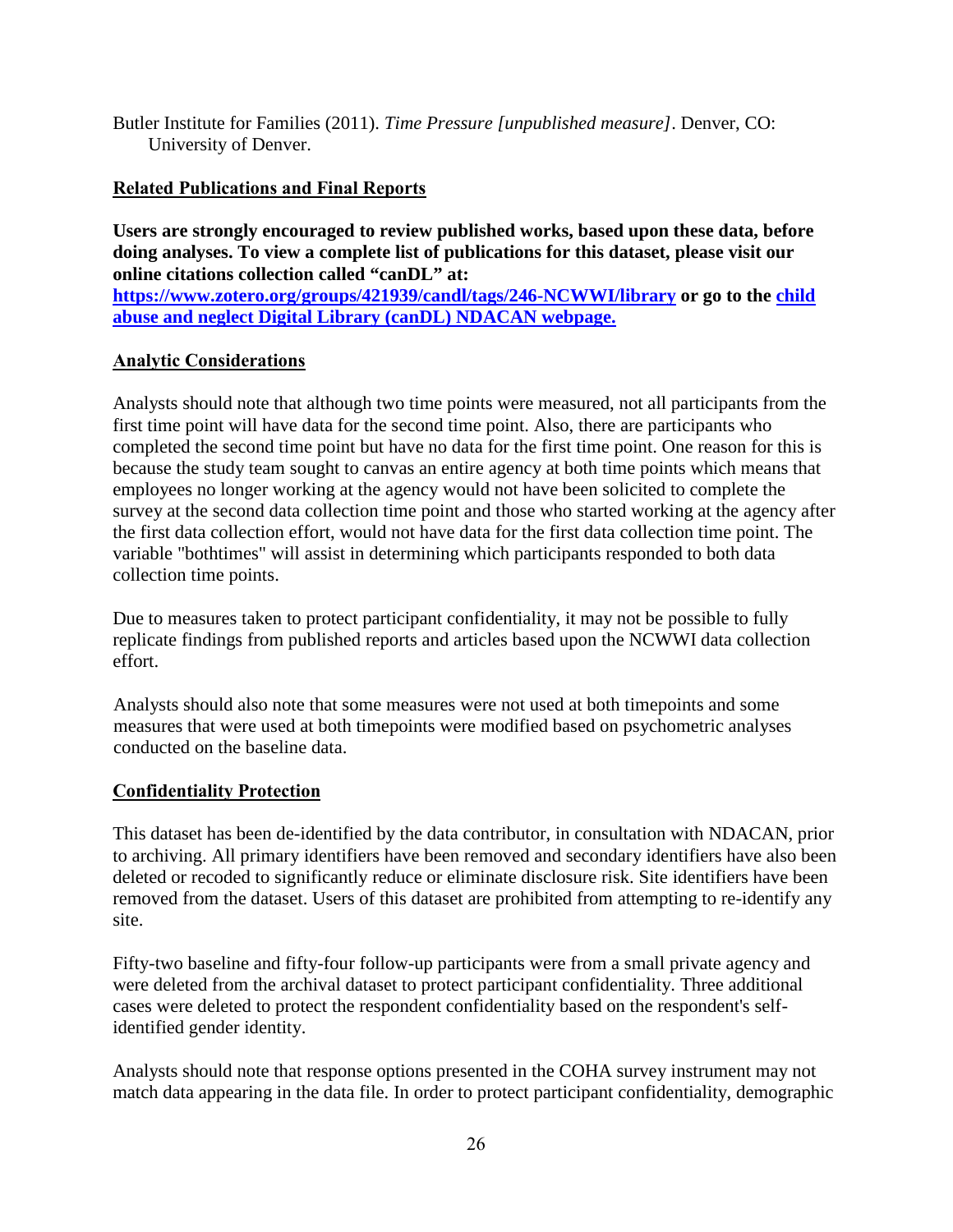variables were recoded or deleted from the data file. Continuous variables representing age were recoded to categorical values capturing age ranges. Variables capturing years of service information were partially categorized. Educational attainment variables were recoded. Race variables were collapsed into three race categories: Black or African American, White or Caucasian, or other. Job or position titles or descriptions were recoded.

## <span id="page-26-0"></span>**Extent of Collection**

This dataset contains a User's Guide, Codebook, COHA survey instrument, a variable recodes document (named "Variable-recodes"), and one data file named "DS246\_NCWWI" in file formats native to SPSS(.sav), Stata(.dta), and SAS(.sas7bdat) as well as import program files for SAS(.sas), SPSS(.sps), and Stata(.do) to read in the text(.dat) data file, and one tab-delimited (.tab) data file for use with spreadsheet programs.

## <span id="page-26-1"></span>**Extent of Processing**

The data contributor conducted all data recodes and deletions prior to depositing the data with NDACAN. NDACAN created the User's Guide, Codebook, and data files formatted for SAS, SPSS, Stata, and a text and a tab-delimited data file.

## <span id="page-26-2"></span>**Acronyms and Abbreviations**

| Acronym/abbreviation Definition/meaning |                                                                   |
|-----------------------------------------|-------------------------------------------------------------------|
| <b>ACF</b>                              | Administration for Children and Families                          |
| $\text{can}$ DL                         | child abuse and neglect Digital Library                           |
| CB                                      | Children's Bureau                                                 |
| <b>COHA</b>                             | Comprehensive Organizational Health Assessment                    |
| <b>DHHS</b>                             | U.S. Department of Health and Human Services                      |
| <b>NCWWI</b>                            | National Child Welfare Workforce Institute                        |
| <b>NDACAN</b>                           | National Data Archive on Child Abuse and Neglect                  |
| $\mathbf R$                             | R open source statistical software program                        |
| <b>SPSS</b>                             | <b>IBM SPSS Statistics - software program</b>                     |
| <b>SAS</b>                              | SAS statistical software program                                  |
| Stata                                   | Stata statistical software program                                |
| <b>WE</b>                               | National Child Welfare Workforce Institute - Workforce Excellence |

The following abbreviations and acronyms are used in this document: